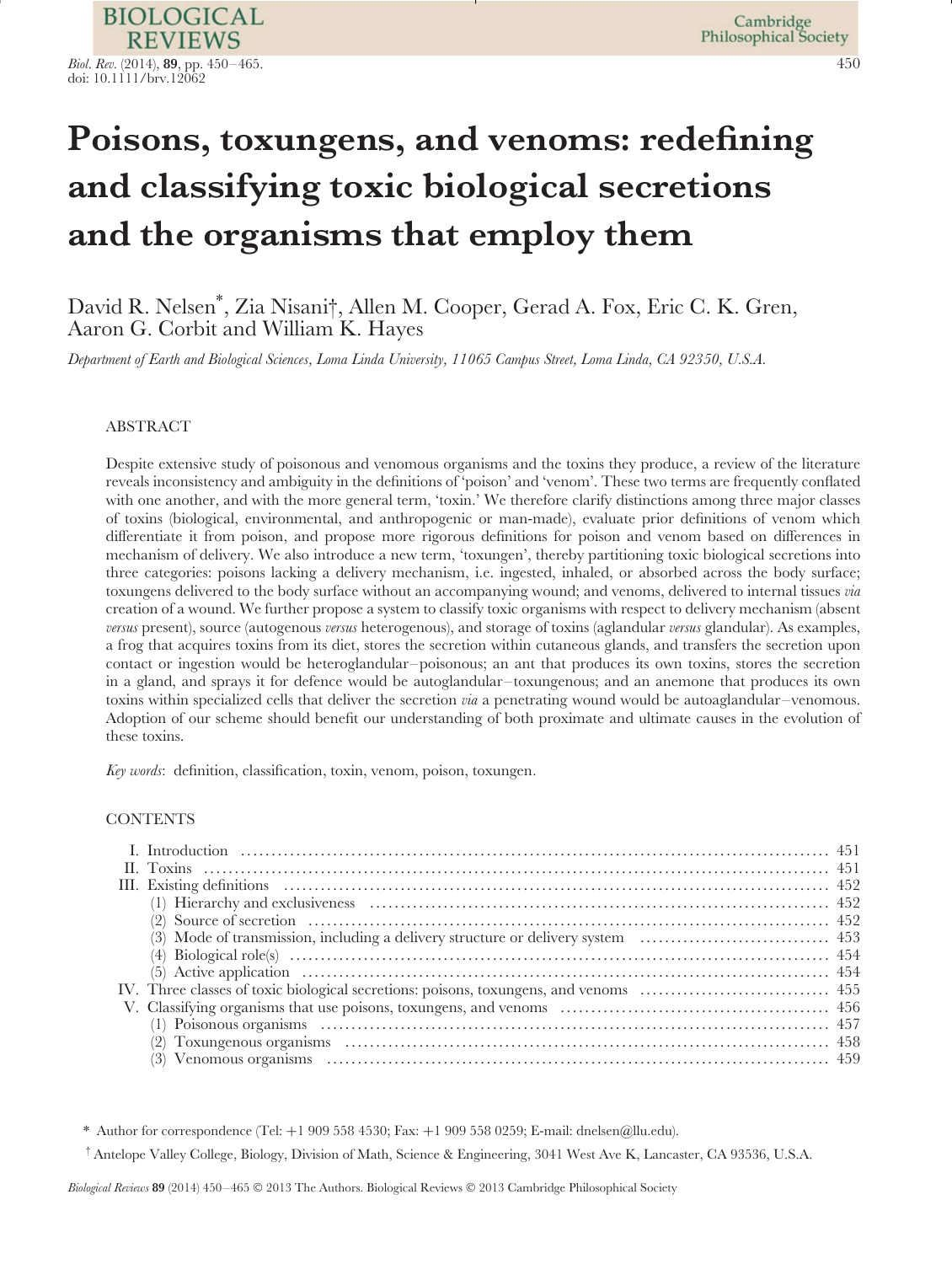#### **I. INTRODUCTION**

Poisonous and venomous organisms have generated both fascination and loathing since the beginning of recorded history. They have also inspired considerable research across a broad range of disciplines. Despite the extraordinary attention given to these animals and the toxins they produce, substantial confusion remains regarding the distinction between 'poison' and 'venom'. Even a cursory review of the scientific literature reveals inconsistencies and ambiguities in definitions of these terms, as well as frequent conflation with the more general term, 'toxin'. Furthermore, the definition for venom, which has the most precise meaning, is often excessively narrow and excludes many toxic secretions classically thought of as venoms.

Despite this long and continuing history of conflation (e.g. Osterhoudt, 2006; Gibbs, 2009), biologists and toxicologists alike have gradually forged an important distinction, primarily in mechanism of delivery: poisons are typically ingested or encountered passively, whereas venoms are typically injected by means of a specialized device (Mebs, 2002). This distinction, though based on proximate causation, can help to clarify the evolution of these toxins in terms of ultimate causation (*sensu* Ayala, 1999). The mechanisms by which organisms deliver toxins relate to how the toxins function and their evolution. Toxins delivered by passive contact or ingestion function best for defence, whereas those delivered *via* a penetrating wound are especially well suited for predation, and therefore are often under different selective pressures (Mebs, 2002; Brodie, 2009). Understanding such distinctions can inform our efforts to develop applications for biotechnology and pharmaceutical purposes.

Herein, we first clarify the distinctions among three major classes of toxins (biological, environmental, and anthropogenic), but limit further consideration to a single group—the biological toxins. Second, we review the literature to evaluate critically prior definitions of venom which set it apart from poison, and assess which components of the definitions work better than others. Third, we propose more rigorous definitions for poison and venom based on readily defined differences in mechanism of delivery, and introduce a new term, 'toxungen' (pronunciation: tox-unj' en), further to reduce ambiguity. Accordingly, we partition toxic biological secretions into three categories: poisons, toxungens, and venoms. Fourth, we develop a classification system for toxic biological secretions that specifies not only mechanism of delivery (absent *versus* present), but also source of toxins (autogenous *versus* heterogenous) and storage (aglandular *versus* glandular).

As a result of our efforts, we seek: (*i*) to develop a more rigorous and comprehensive terminology and classification of toxic biological secretions, thereby facilitating consistency in usage and discussion; (*ii*) to unify and place in better context a diverse and fractured body of literature; and (*iii*) to develop an improved framework for studying the evolution of these toxins, including their biochemical structure, associated structures (for synthesis, storage, and application), mechanism of delivery, functional roles in nature, and biodiversity.

# **II. TOXINS**

To clarify the definitions of venom and poison, we first discuss a common feature of both: they are comprised of one or more toxins. Toxins are substances that, when present in biologically relevant quantities, cause dose-dependent pathophysiological injury to a living organism, thereby reducing functionality or viability of the organism. Onset of effects may be immediate or delayed, and impairment may be slight or severe. Relative quantity, or dose, is important because many ordinarily innocuous substances, including water, can become toxic to organisms at abnormally high levels, and many highly toxic substances can be harmless in minute quantities. As Theophrastus of Hohenheim (Paracelsus), the Swiss-German physician and 'Father of Toxicology', put it, 'All things are poison and nothing (is) without poison. Only the dose makes a thing not to be poison' (Poerksen, 2003). This axiom of toxicology posits that the effects of substances can vary depending on dose, which is a shared property of the substance and the target organism, including its receptors (Stumpf, 2006).

Little agreement exists on how toxins are classified (Hodgson, Mailman & Chambers, 1988; Schiefer, Irvine & Buzik, 1997; Eaton & Klaassen, 2001; Hayes, 2001). Based on perusal of the literature and on internet sources, which reflect common usage, we categorize toxins into three general classes:

- *Biological toxin*—a substance produced by a living organism that is capable of causing dose-dependent pathophysiological injury to itself or another living organism; sometimes called a 'biotoxin'.
- *Environmental toxin*—a naturally occurring substance in the environment that is not produced by an organism but is capable of causing dose-dependent pathophysiological injury to a living organism. Examples include arsenic, mercury, and lead.
- *Anthropogenic toxin*—a substance produced by humans that does not otherwise occur in the environment which is capable of causing dose-dependent pathophysiological injury to a living organism; often called a 'man-made toxin' and sometimes called a 'toxicant'. Examples include DDT, dioxin, and polychlorinated biphenyls (PCBs).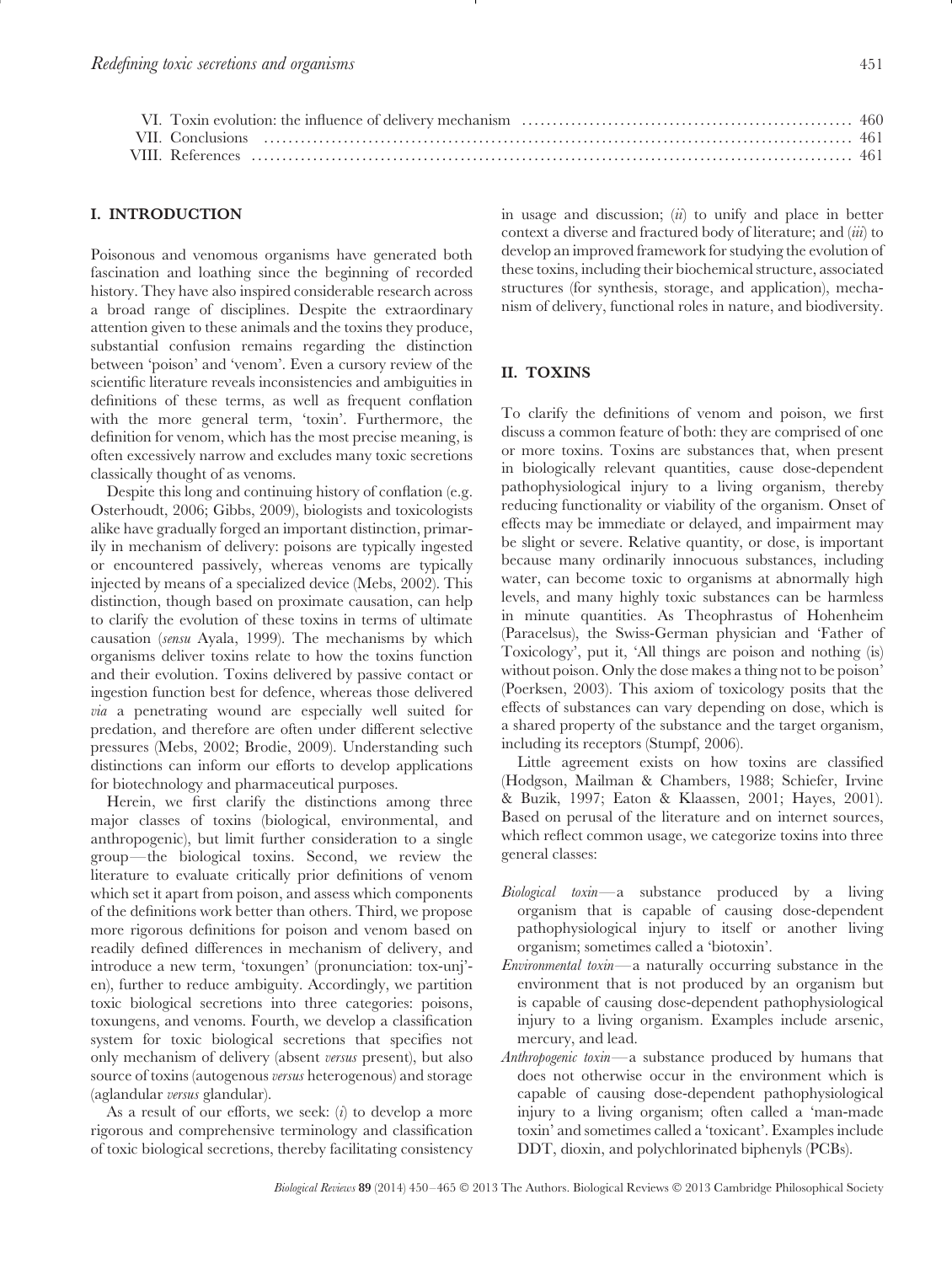Toxins are not in themselves living, replicating organisms, nor are they contagious, as in certain biological or chemical 'agents' used in biological warfare (e.g. bacteria, viruses, prions, or fungi). The term toxin is most appropriately applied to a single chemical substance (Mebs, 2002; Menez, Servent & Gasparini, 2002). Thus, complex mixtures of toxins, such as the venoms of snakes, should not be labeled a toxin in the singular sense. The term poison is often used to describe toxins of all three classes, whereas venom normally encompasses only biological toxins. However, humans may be uniquely capable of employing all three toxin types as venoms—*via* deliberate injection into tissues—for research and development purposes (e.g. biotechnology and medical applications), or for more nefarious objectives (e.g. harming other organisms, including humans). Other animals can accumulate environmental or anthropogenic toxins, and could conceivably use them for venom.

Hereafter, we restrict consideration largely to biological toxins, and within this context we show that poison and venom can and should be readily distinguished.

## **III. EXISTING DEFINITIONS**

To understand better the distinction between poison and venom, we reviewed the multiple definitions of venom found in the primary and secondary literature. Definitions were found by reading through numerous venom-related articles, toxicology or toxinology textbooks, scientific dictionaries, and books dedicated to venom or venomous animals. This review allowed us to consolidate the most essential components into a single, more concise definition of venom. In the process, however, we have better defined the term poison as well, because many definitions of venom relate it to poison. Moreover, our review convinced us that, for added clarity, a new class of toxins should be recognized that is distinct from poisons and venoms.

Our review of the literature revealed a handful of shared components, or properties, among existing definitions of venom (Table 1). These included: (1) hierarchy and exclusiveness; (2) source of secretion; (3) mode of transmission, often including a specialized delivery structure or delivery system; (4) purpose (i.e. biological role or function); and (5) method of delivery being either active or passive. We examine each of these in turn.

### **(1) Hierarchy and exclusiveness**

Hierarchy and exclusiveness should be expected in definitions of venom. By hierarchy, toxins are properly understood to be singular substances, toxic secretions deployed against other organisms are often comprised of multiple toxins (and often include non-toxic constituents as well), and organisms can possess multiple toxic secretions. As alluded to above, exclusivity, particularly between a poison and a venom, has also been deemed desirable in classifying toxins.

Of the 28 venom definitions gleaned from the literature, 5 classified venom as a toxin, 10 as a poison, and 1 of these as both a toxin and a poison. Fourteen did not specify a hierarchical classification in their definition. Lack of hierarchy is evident in statements such as, 'venoms are most commonly produced by the organisms that possess them, while toxins are often sequestered from an outside source or modified from external building blocks' (Brodie, 2009). Lack of exclusiveness is evident in, 'all venoms are poisons, but not all poisons are venoms' (Halstead, 1965). Clearly, toxin, poison, and venom are frequently conflated even by knowledgeable sources.

The Onions, Friedrichsen & Burchfield (1966) describes the origin of the word venom as being derived from the Latin word *venenum*, meaning 'poison', 'drug', or 'potion'. The origin of poison derives from the Latin *potionem* (nom. potio), meaning 'potion', or a 'poisonous drink' (Onions *et al.* 1966). Venom and poison are clearly related to each other in that they are both comprised of one or more biological toxins, as generally defined. However, the terms venom and poison, although linked in origin, have now taken on different connotations within the context of biological secretions, which 18 of 28 definitions attempted to make clear (i.e. the consensus position) and which we support. Accordingly, authors often and appropriately refer to a puffer fish (Tetraodontidae) as poisonous because of the toxic tissues which cause pathophysiological problems for predators upon consumption, and rattlesnakes (Viperidae) as venomous because they inject toxins into their prey *via* hollow fangs.

If toxicologists persist in an effort to create mutually exclusive categories for poisons and venoms, then both hierarchy and exclusiveness are appropriate for defining venom. Thus, poisons and venoms should be formally recognized as substances comprised of one or more toxins, and they should be defined so as to maintain their distinctiveness. However, two caveats merit mention: (*i*) a poison or venom can be composed of a single toxin, in which case the toxin would be equivalent to a poison or venom; and (*ii*) because poison and venom will ultimately be defined by how they are deployed, a single substance can be used as both a poison and as a venom, even by the same organism.

#### **(2) Source of secretion**

Our use of the term 'secretion' is predicated on recognition that tissues, glands, cells, and even subcellular structures can produce secretions. Venoms typically consist of a secretion containing one or more toxins. Many existing venom definitions specified whether the secretion is glandular (produced in a gland) or glandular/sub-glandular (produced within either a gland, a collection of specialized cells, or a single cell) in origin. Indeed, 11 definitions specified that venoms are glandular, 5 allowed venoms to be glandular or sub-glandular, and 12 did not specify the origin (most of these were from secondary sources). All biological toxins must be made and/or stored somewhere in the organism; therefore, it is redundant to specify in the definition that the secretion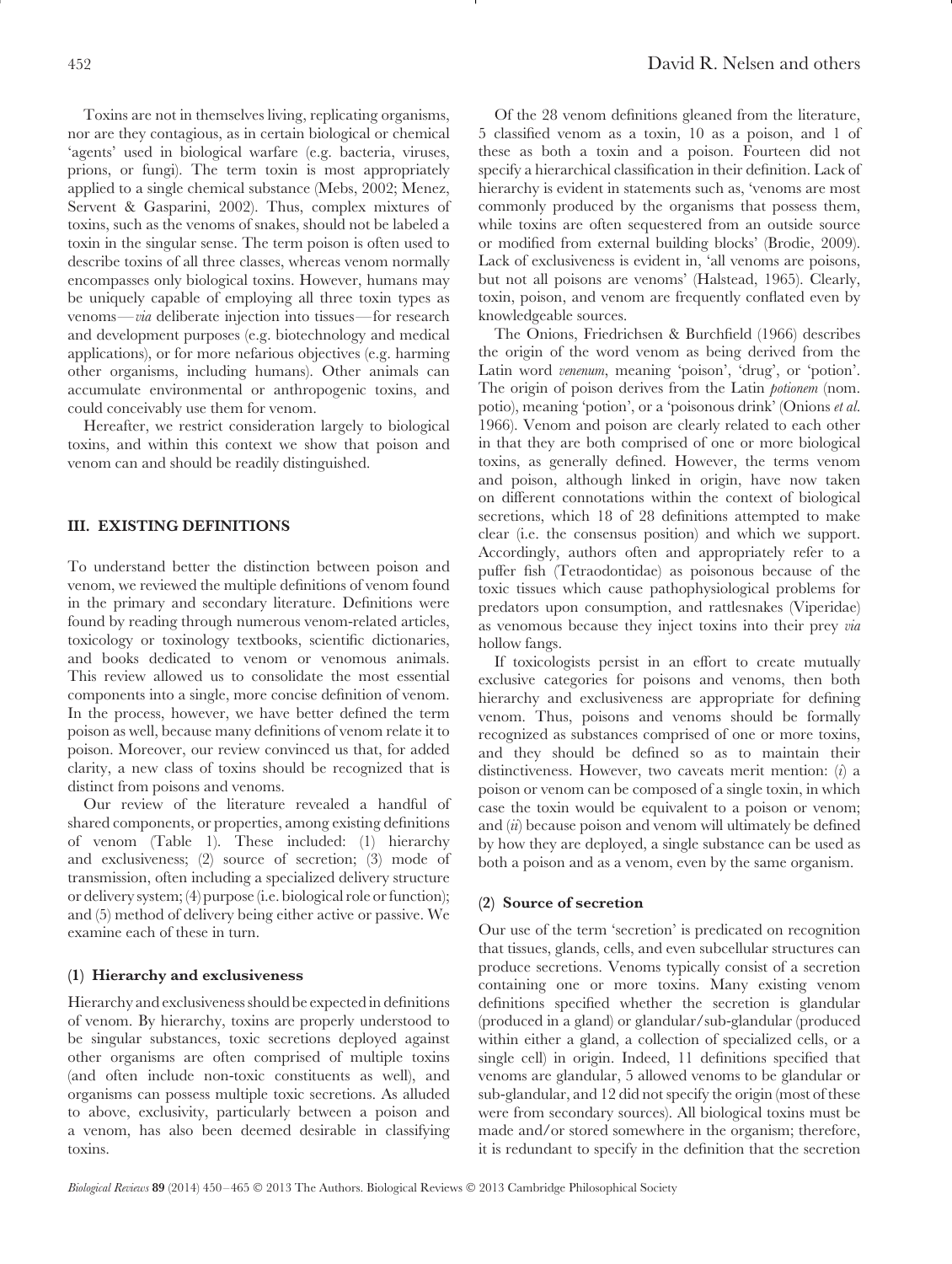|           |  | Table 1. Six frequent components of definitions of venom from various literature sources, illustrating the remarkable lack of |  |  |  |  |  |  |  |
|-----------|--|-------------------------------------------------------------------------------------------------------------------------------|--|--|--|--|--|--|--|
| consensus |  |                                                                                                                               |  |  |  |  |  |  |  |

|                                    | Hierarchy and<br>exclusiveness |          | Source of<br>secretion |          | Delivery                                                                                            | Mode of transmission |          |          | Purpose  |          |          |
|------------------------------------|--------------------------------|----------|------------------------|----------|-----------------------------------------------------------------------------------------------------|----------------------|----------|----------|----------|----------|----------|
| Source of definition               |                                |          |                        |          | Toxin Poison Gland Sub-gland structure/system Injection Wound Contact Predation Defence application |                      |          |          |          |          | Active   |
| Primary literature                 |                                |          |                        |          |                                                                                                     |                      |          |          |          |          |          |
| Roth & Eisner (1962)               |                                |          |                        |          | $\times$                                                                                            | $\times$             |          |          | $\times$ | $\times$ |          |
| Beard (1963)                       |                                | $\times$ |                        |          | X                                                                                                   | $\times$             | $\times$ |          |          |          |          |
| Welsh (1964)                       |                                |          | $\times$               | $\times$ | X                                                                                                   | $\times$             | $\times$ | $\times$ | $\times$ | $\times$ |          |
| Halstead (1965)                    |                                | $\times$ |                        |          | $\times$                                                                                            | $\times$             | $\times$ |          |          |          |          |
| <b>Russell</b> (1965)              |                                | $\times$ | $\times$               | $\times$ | $\times$                                                                                            |                      |          |          |          |          |          |
| Freyvogel (1972)                   | $\times$                       |          | $\times$               |          | $\times$                                                                                            | $\times$             | $\times$ | $\times$ | $\times$ | $\times$ |          |
| Oehme et al. (1975)                |                                |          | $\times$               |          |                                                                                                     | $\times$             |          |          | $\times$ |          | $\times$ |
| Bettini & Brignoli (1978)          |                                |          |                        |          |                                                                                                     | $\times$             | $\times$ |          |          |          |          |
| Mebs (1978)                        |                                |          | $\times$               |          | $\times$                                                                                            | $\times$             |          |          | ×        | $\times$ |          |
| Schmidt (1982)                     |                                |          | $\times$               |          | X                                                                                                   |                      |          |          | $\times$ | $\times$ |          |
| Sharma & Taylor (1987)             | $\times$                       |          | $\times$               |          |                                                                                                     |                      |          |          |          |          |          |
| Auerbach (1988)                    | $\times$                       |          | $\times$               |          | $\cdot$                                                                                             | $\times$             |          | p.       |          |          |          |
| Meier & White (1995)               |                                |          | $\times$               | $\times$ | $\times$                                                                                            | $\times$             |          |          | ×        | $\times$ |          |
| Russell (2001)                     |                                | $\times$ | $\times$               | $\times$ | X                                                                                                   |                      |          |          |          |          |          |
| Mebs (2002)                        |                                |          | $\times$               | $\times$ | X                                                                                                   | $\times$             |          |          | $\times$ | $\times$ | $\times$ |
| Kuhn-Nentwig (2003)                |                                |          | $\times$               |          |                                                                                                     | $\times$             |          |          |          |          | $\times$ |
| Eisner et al. $(2005)$             |                                |          | $\times$               |          |                                                                                                     | $\times$             |          |          |          |          |          |
| Brodie $(2009)$                    |                                |          | $\times$               |          | $\times$                                                                                            | $\times$             |          |          |          |          | $\times$ |
| Fry et al. (2009b)                 |                                |          | $\times$               |          | $\times$                                                                                            |                      | $\times$ |          | $\times$ | $\times$ |          |
| Mackessy (2009)                    |                                |          | $\times$               |          | $\times$                                                                                            | $\times$             | $\times$ |          |          |          |          |
| Wuster $(2010)$                    |                                |          |                        |          |                                                                                                     | $\times$             |          |          | $\times$ | $\times$ |          |
| Secondary literature               |                                |          |                        |          |                                                                                                     |                      |          |          |          |          |          |
| Morris (1992)                      | $\times$                       |          |                        |          |                                                                                                     | $\times$             |          |          |          |          |          |
| Garcia (1998)                      |                                | $\times$ |                        |          | X                                                                                                   |                      |          |          |          |          |          |
| Hodgson, Mailman & Chambers (1999) | $\times$                       | $\times$ |                        |          | $\times$                                                                                            | $\times$             |          |          |          |          |          |
| Youngson (2005)                    |                                | $\times$ |                        |          |                                                                                                     |                      |          |          |          |          |          |
| Dorland (2007)                     |                                | $\times$ |                        |          |                                                                                                     |                      |          |          |          |          |          |
| Parker (2003)                      |                                | $\times$ |                        |          |                                                                                                     |                      |          |          |          |          |          |
| Venes (2009)                       |                                | $\times$ |                        |          | X                                                                                                   |                      |          |          |          |          |          |

is glandular or sub-glandular. Moreover, if the definition of venom includes the stipulation that it must be glandular in origin, then cnidarians would not be considered venomous, as the toxins are produced by and stored within a single specialized cell called a cnidocyte or nematocyte (Lotan *et al.*, 1995; Ozbek, Balasubramanian & Holstein, 2009). Yet cnidarians, which do not possess a true gland for venom production or storage, are universally regarded to be venomous—a point surprisingly overlooked by many authorities on venom. Thus, we agree with the consensus position (if secondary sources are included) that specifying the source or storage site for the secretion need not be included in the definition of venom, and the same is true for poison. The term secretion should also be avoided in the definition of venom because humans, at least, are capable of deploying toxins that would not be secretions of biological origin (e.g. injecting refined toxic chemicals into other organisms; Mebs, 2002).

# **(3) Mode of transmission, including a delivery structure or delivery system**

The mode of transmission refers to how a biological toxin is delivered to the recipient. Venom was most often defined as being delivered specifically *via* injection (12 definitions), with other definitions specifying more generally injection or delivery *via* a wound (seven definitions). Two definitions included delivery *via* mere external contact. Eight definitions did not specify mode of transmission (the majority of these were secondary references).

The word 'injection' has the connotation of introducing a substance relatively deep into the tissues of the target through an often highly specialized structure, such as a medical syringe, rattlesnake fang, or scorpion stinger. This is, indeed, the most common method that venomous animals use to deliver their toxic secretions. However, there are many animals that deliver toxins through less-specialized methods. Gila monsters (*Heloderma suspectum*) and many colubrid snakes possess teeth that are grooved rather than hollow (in contrast to viperid and elapid snake fangs), and their toxic secretion must be chewed rather than injected into the target organism, with the toxins penetrating the wound *via* surface tension and diffusion (Fry *et al.*, 2006; Young *et al.*, 2011). Members of the Formicidae ant family deliver piercing bites with their mandibles, and spray venom from their abdominal storage glands into the wound (McGain & Winkel, 2002; Eisner, Eisner & Siegler, 2005). Similarly, the soldier castes of some termite species inflict damage with their mandibles while simultaneously secreting toxins from their frontal glands onto their victims (Prestwich, 1979, 1984; Quennedey, 1984; Schmidt, 1990). Larvae of the beetle *Phengodes lateicollis* subdue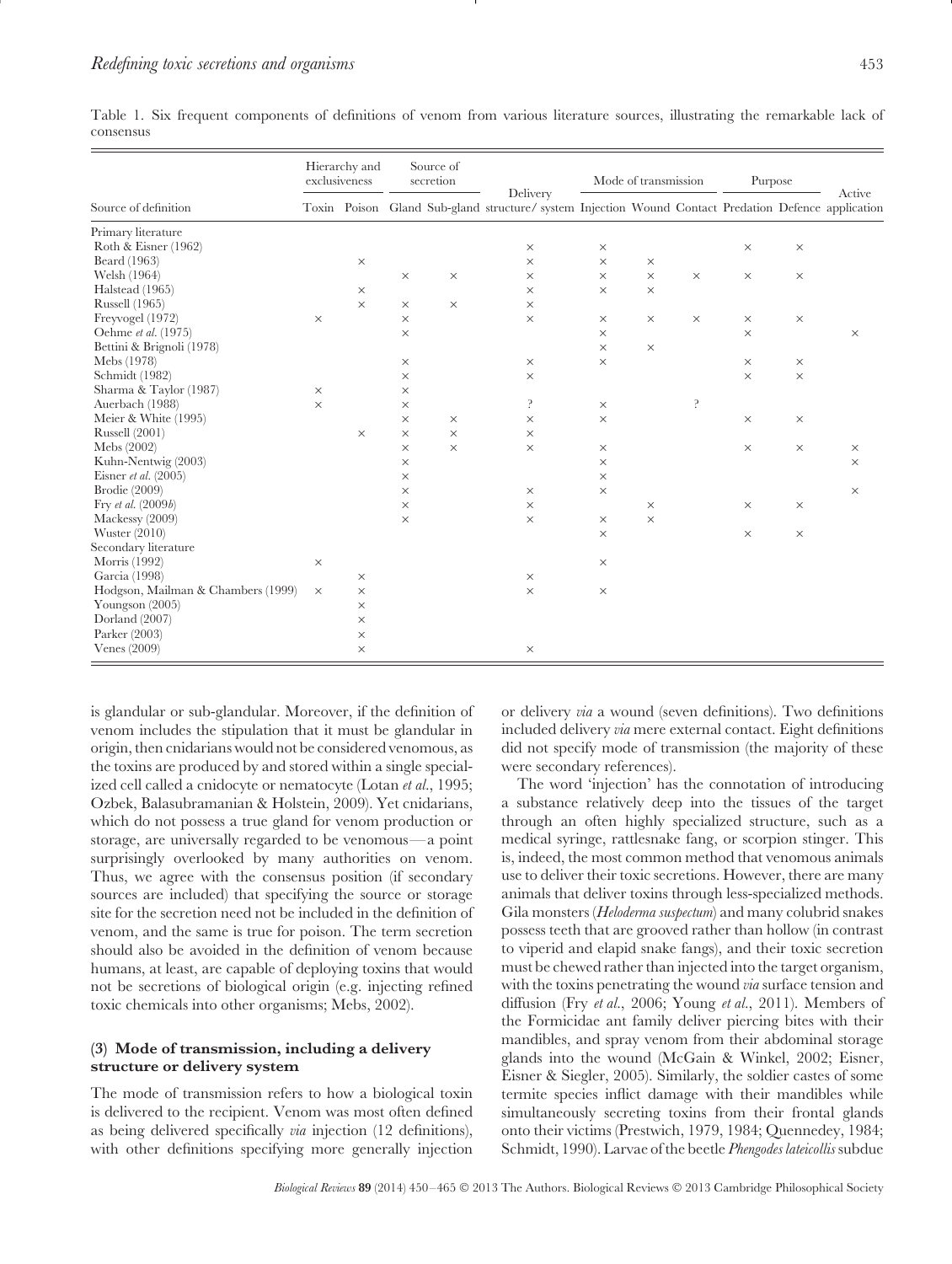millipedes by puncturing the prey's body with the mandibles, and then injecting fluids from the gut that paralyzes the millipede (Eisner *et al.*, 2005). Thus, delivery of venom *via* a wound comprises a more general and applicable description of envenomation, and we therefore reject the consensus criterion of delivery by injection.

We propose that any definition of venom should stipulate that the biological toxin is delivered *via* mechanical trauma produced by some kind of structure that results in a wound. Because a structure, whether specialized (e.g. fang) or general (e.g. unmodified tooth), is necessary to create the wound, we find it sufficient for the definition to require toxin delivery *via* a wound and redundant to specify how the wound is created other than by an assumed mechanism.

Two definitions (Welsh, 1964; Freyvogel, 1972) allowed for the topical application of venom. There are a host of biological toxins that are applied externally by means of a sometimes elaborate mechanism, but the inclusion of these would require serious changes to the current understanding and usage of the term venom. Nevertheless, it is understandable why Freyvogel (1972) and Welsh (1964) included the topical application of biological toxins as venoms. Spitting cobras (genera *Naja* and *Hemachatus*), for example, can introduce their biological toxins to an enemy *via* injection by fangs, or by spraying it, aiming at the recipient's face and eyes. Both delivery mechanisms result in pathophysiological injury, so why would we refer to the secretion as a venom in one usage and not in the other? Inclusion of topical application of a biological toxin in the classification of venoms would necessitate inclusion of a host of other organisms as venomous that are not commonly thought to be so, thus defeating the purpose of this paper: greater clarity in a definition. We will discuss the special case of topically applied biological toxins shortly, but for now we return to the features of a classically defined venom.

# **(4) Biological role(s)**

Numerous definitions of venom focused on its biological role(s), or purpose(s), with one stipulating that venom is used only for predation, and nine stating that venom is used for either predation or defence. In many cases (18 definitions), however, no distinction regarding the role of venom was made. Is it important to specify within a definition the purpose of venom?

Most venomous animals, such as viperid and elapid snakes, employ their toxins for predation and defence. However, venomous animals may use their venoms for a range of other purposes. Male duck-billed platypuses (*Ornithorhyncus anatinus*), for example, use their toxins and delivery apparatus primarily in the context of mate competition, using it against male conspecifics during mating and territorial disputes (Torres *et al.*, 2000). This use should qualify as a venom regardless of whether it can also be used for defence. Scleractinian coral colonies and many actiniarians (anemones) use venom for predation and defence, but also possess specialized tentacles to attack other nearby colonies, thereby protecting and expanding their own territory in

the context of intraspecific and interspecific competition for space (Williams, 1991). Again, use of toxins for competition should qualify as a venom regardless of whether it is also used for predation and defence. In addition to the use of venom for self and/or colony defence (generally by injection), some hymenopterans also spray their 'venom' to keep their broods free of parasites in the context of hygiene (Oi & Pereira, 1993), and some ants spray the same secretion that is used as a venom for trail marking in the context of communication (Blum, 1966; Mashaly, Ali & Ali, 2010). Clearly, venoms can be co-opted or exapted for other purposes, just as secretions serving other purposes can be co-opted or exapted to become a venom.

Because venom can be used for more than predation and defence, the stipulation that venom must serve a defensive or predatory role seems excessive and unnecessary. Thus, we agree with the consensus position in omitting a biological role from the definition. Further, the fact that a single secretion may be delivered in multiple ways (e.g. biting and spraying) and serve multiple functions (e.g. defence, predation, competition, communication) means that individual secretions may be categorized in multiple ways simultaneously. We will revisit this notion.

## **(5) Active application**

Four authors specified that venom is 'actively applied', whereas the remainder made no such specification. Although the behavioural act of delivering venom was not common among the definitions surveyed, we should consider its merits. As Mebs (2002, p. 1) stated, 'venoms are actively applied for both prey acquisition, which may include predigestion, and as a defense against predators*...* ' This language implies a deliberate or reflexive act on the part of the venomous animal in response to an external stimulus. But is this true for organisms that are commonly considered venomous, and what level of 'activity' is necessary to be considered active application?

Numerous widely accepted examples of envenomation obfuscate the meaning of active application. Snakes, of course, deliver their venom by biting, and scorpions and bees deliberately sting their victim. Many fish (e.g. stone fish, genus *Synanceia*, and lionfish, genus *Pterois*), however, have venomous spines that deliver toxins only defensively when the recipient (victim) initiates contact. Likewise, the toxin-bearing, harpoon-like cnidocytes of cnidarians (corals, anemones, jellyfish) are often fired due to incidental contact by recipient organisms. Do these involve 'active' participation by the venomous animal? One could argue that venomous fish must erect their toxin-laden spines, or that the cnidocytes have cnidocil triggers, and these qualify as active application. However, caterpillars of the genus *Lonomia* have stiff, permanently erect, urticating hairs that penetrate tissue and deliver venom upon contact initiated by the recipient. In this latter case, the caterpillar requires no active participation to defend itself *via* injection of toxins. A freshly deceased caterpillar could also do this every bit as effectively as a live specimen.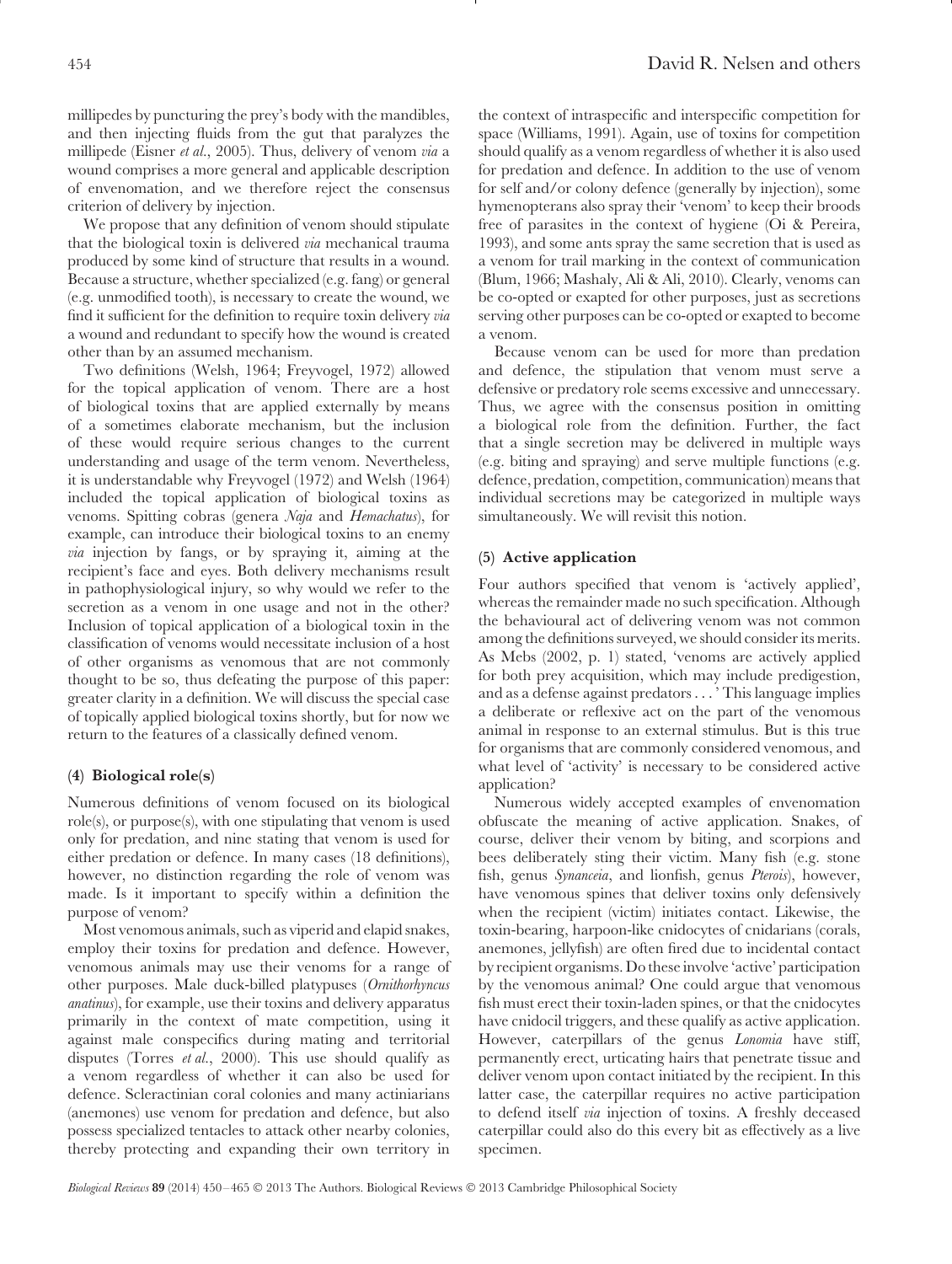Thus, we agree with the consensus position that active application of toxins involving a specific behaviour or intention should not be a part of the definition of venom, as its inclusion would not result in further clarity.

# **IV. THREE CLASSES OF TOXIC BIOLOGICAL SECRETIONS: POISONS, TOXUNGENS, AND VENOMS**

From our critical assessment of existing definitions of venom, we propose the following mutually exclusive definitions for three major classes of toxic biological secretions, with distinctions delineated in Table 2:

- *Poison*—a toxic substance (comprised of one or more toxins) causing dose-dependent physiological injury that results in self-induced toxicity (e.g., bacterial endotoxins) or is passively transferred without a delivery mechanism from one organism to the internal milieu of another organism without mechanical injury, usually through ingestion, inhalation, or absorption across the body surface.
- *Toxungen*—a toxic substance (comprised of one or more toxins) causing dose-dependent physiological injury that is actively transferred *via* a delivery mechanism from one organism to the external surface of another organism without mechanical injury.
- *Venom*—a toxic substance (comprised of one or more toxins) causing dose-dependent physiological injury that is passively or actively transferred from one organism to the internal milieu of another organism *via* a delivery mechanism and mechanical injury.

Although our interest here is in toxic biological secretions (i.e. what animals normally possess), which are ordinarily comprised of one or more biological toxins, we render our definitions more general by simply including the essence of a toxin: 'a toxic substance causing dose-dependent physiological injury'. Poison has a widely accepted usage that encompasses environmental and anthropogenic toxins in addition to biological toxins. Self-induced toxicity is included in the definition of poison because a dysfunction of metabolism can result in poisoning of the individual. Moreover, environmental and anthropogenic toxins can be diffusely distributed among the tissues of an organism, rendering it toxic, and therefore comprising a poison. Thus, our definitions are general enough to include environmental and anthropogenic toxins as poisons, toxungens, and venoms.

We propose with these definitions a new class of toxins, the toxungens, to provide greater clarity to the distinction between poisons and venoms. Numerous animals deliver their toxins by spraying, spitting, or smearing, including representatives among flatworms, insects, arachnids, cephalopods, amphibians, and reptiles (Sutherland & Lane, 1969; Koopowitz, 1970; Brodie & Smatresk, 1990; Deml & Dettner, 1994; Eisner*et al.*, 2005). These modes of delivery do not fit well within the traditional meaning of either a poison

| <b>Biological</b><br>toxin | Delivery<br>mechanism | Penetration<br>wound | Mechanism of transfer<br>or deployment                         |
|----------------------------|-----------------------|----------------------|----------------------------------------------------------------|
| Poison                     | No                    | No                   | Ingestion, inhalation, or<br>absorption across body<br>surface |
| Toxungen                   | Yes                   | No                   | Delivered to body surface<br>without accompanying<br>wound     |
| Venom                      | Yes                   | Yes                  | Delivered to internal tissues<br>via wound                     |

or a venom. We therefore propose the term toxungen, a new word derived by combining two Latin nouns: *toxicum*, meaning toxic, and *unguentum*, meaning balm or ointment. Thus, this word has the connotation of a toxic ointment, or a toxin that is applied to the outside of the victim's body. We realize that this combination of toxicum and unguentum does not follow proper Latin grammar, but we feel that the combination adequately refers to the original roots while being combined in a way to produce a meaningful word with semblance to venom and poison.

Although toxungens could be classified with poisons, there are reasons to consider them distinct. In addition to the difference in delivery, selection has often acted uniquely on the secretions of animals that spray, spit, or smear their toxins. Spitting cobras, for example, lack a subunit in their venom that in other cobras binds the cardiotoxin, rendering the unbound cardiotoxin more injurious to the eye membranes (Ismail *et al.*, 1993). Several arthropods that spray or smear their toxin incorporate a spreading agent with their secretion that increases penetration through the target animal's cuticle and enhances toxicity (e.g. whip scorpions: Eisner *et al.*, 1961; termites: Prestwich, 1984; earwigs: Eisner, Rossini & Eisner, 2000*b*). By lumping toxungens and poisons together, important details regarding evolution of the toxins and their deployment may be overlooked. The term 'contact poison' exists in the literature, particularly for insecticides of anthropogenic use, but also for arthropod smearing of toxins (Prestwich, 1984; Heredia, de Biseau & Quinet, 2005). With our terminology, toxungens would be a subclass of contact toxins. Toxins passively transferred to surfaces represent contact poisons, whereas those actively delivered to surfaces comprise toxungens.

Our definitions for three distinct biological secretions incorporate just two of the five components, or properties, that we identified as common among prior definitions of venom: (*i*) hierarchy and exclusiveness (each secretion type is comprised of one or more toxins, but defined to maintain exclusiveness); and (*ii*) mode of transmission (the primary means of distinction among the three toxic secretion classes). We argue that mode of transmission alone is both critical and sufficient for distinguishing these toxic secretions, depending on whether a delivery structure or delivery system exists (satisfied by toxungen and venom, but not by poison),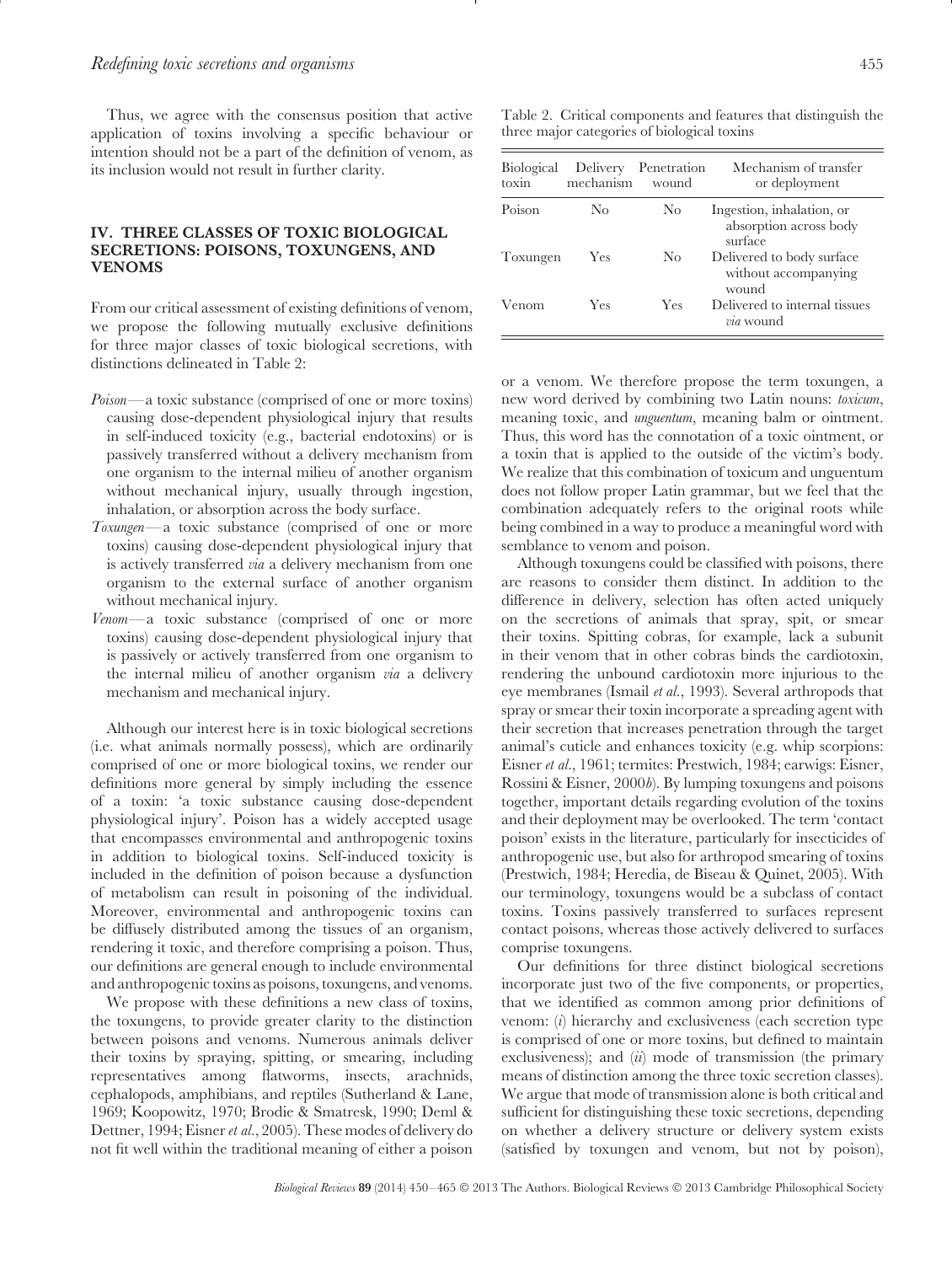and whether a penetration wound is created (satisfied only by venom). Further, our definitions explicitly reject the following components, or properties, that many authors have used to define a venom: (*i*) type of secretion (glandular synthesis and/or storage is irrelevant); (*ii*) biological role (restriction to defensive or predatory function is irrelevant); and (*iii*) active delivery (whether the organism employs a specific behaviour or action to deliver the secretion is irrelevant). Interestingly, our definition of venom matches the consensus position for 4 of the 5 components among the 28 published definitions we considered, but rejects the consensus view that venom must be injected (a wound is necessary, but the toxins may be delivered into the wound without injection). We believe our definitions are both robust and succinct.

As we will elucidate further, organisms that employ these three major classes of toxic secretions can be recognized as 'poisonous', 'toxungenous', or 'venomous', respectively. Some organisms exhibit more than one of these characteristics. We emphasize that while our definitions are mutually exclusive, individual secretions and the animals that rely on these toxins should not necessarily be constrained within one of these three toxic secretion classes.

To illustrate the adequacy and utility of our definitions, we offer three examples within a single vertebrate class: Amphibia. Toxins in the skin secretion of the golden dart frog (*Phyllobates terribilis*) can be transferred through recipientinitiated ingestion and possibly direct skin absorption resulting from contact (Myers, Daly & Malkin, 1978). Because the frog lacks a distinct mechanism for delivering the toxins to the surface of the recipient, or through a wound created in the recipient, we consider the secretion to be a poison and the frog to be poisonous. The toxins of the fire salamander (*Salamandra salamandra*) can be sprayed at potential predators up to 2 m away, and can be aimed in the direction of the attacker, which presumably can be deterred by the secretion (Brodie & Smatresk, 1990). Because the salamander has a distinct delivery mechanism which does not involve production of a wound, we consider the secretion to be a toxungen and the salamander to be toxungenous. The Brazilian casque-headed tree frog (*Corythomantis greeningi*) possesses specialized ossified spicules on the top of its skull, with toxin-containing glands in the overlying skin. When disturbed, the frog thrashes the top of its head toward the recipient. The spicules can puncture the frog's skin and associated glands, and cause mechanical damage to the recipient as well, thereby delivering the toxins to the recipient's internal tissues (Jared *et al.*, 2005). In this case, the secretion is a venom and the frog is venomous because it delivers the toxins by means of tissue injury. These examples also illustrate how a secretion and the animal that produces it may be classified in at least two categories. If the toxin delivery mechanisms of the fire salamander (deployed as a toxungen) and casque-headed tree frog (deployed as a venom) fail to foil a predator, these and other skin toxins may still function as a poison against a predator that licks or consumes the amphibian. Thus, the fire salamander would

be both toxungenous and poisonous, and the casque-headed tree frog would be both venomous and poisonous.

Our definition of venom, taken to its logical conclusion, recognizes that organisms other than animals can be venomous. Venoms, as generally recognized, have evolved across a diverse range of animals, varying in complexity from single-celled cnidarians to multicellular mammals (Mebs, 2002). Must we arbitrarily restrict the term 'venom' to a single clade or kingdom, Animalia? If so, then why? Is such an argument based on complexity? Organisms in other kingdoms—including many that rival or exceed the complexity of cnidarians—solve problems in remarkably analogous or even identical ways using biological toxins delivered *via* the creation of wounds. Phage viruses, for example, employ sophisticated injection systems that deliver lytic proteins and DNA into their victims, resulting in unambiguous pathogenesis (Rossmann *et al.*, 2004). Bacteria similarly use sophisticated injection systems to introduce toxic proteins into their victims with devastating consequences (Kenny & Valdivia, 2009; Beeckman & Vanrompay, 2010). Among protists, the ciliate *Dileptus gigas* discharges harpoonlike, toxin-filled projectiles called toxicysts when pursuing prey, which rupture the victim's cell membrane and deliver the toxins, resulting in paralysis or death of the target (Visscher, 1923; Miller, 1968). Fungi produce a dizzying assortment of penetration structures to penetrate host cells and deliver toxins that can incapacitate their victims (Luo *et al.*, 2007; Liu, Xiang & Che, 2009). Among plants, many members of the genus *Urtica* (nettles) possess specialized trichomes that penetrate the tissues of other organisms and deliver toxic substances such as oxalic acid, tartaric acid, acetylcholine, serotonin, and histamine (Fu *et al.*, 2006). Without a cogent argument for restricting venom to a single kingdom, these examples of convergent evolution could rightfully be considered venomous organisms that deliver venom by means of venom delivery systems.

Returning to humans, we emphasize that they can be facultatively poisonous, toxungenous, and venomous. Humans can become poisonous, potentially, by accumulating toxic substances in their tissues. They can apply toxins by spraying or smearing them on other organisms. And they can inject toxic substances into other organisms. Some may object to any consideration of humans being toxic, but a simple example illustrates how profound their use of toxins can be. Humans have acquired the technology to spray toxins across vast swathes of the planet (Pimentel, 2009; Brookes & Barfoot, 2010), largely directed toward plants (herbicides) and insects (insecticides). In so doing, humans may now be the most ecologically relevant toxungenous organism on the planet.

# **V. CLASSIFYING ORGANISMS THAT USE POISONS, TOXUNGENS, AND VENOMS**

Apart from the general (and frequently botched) distinction between poisons and venoms, biological toxins have been categorized by previous workers in a variety of ways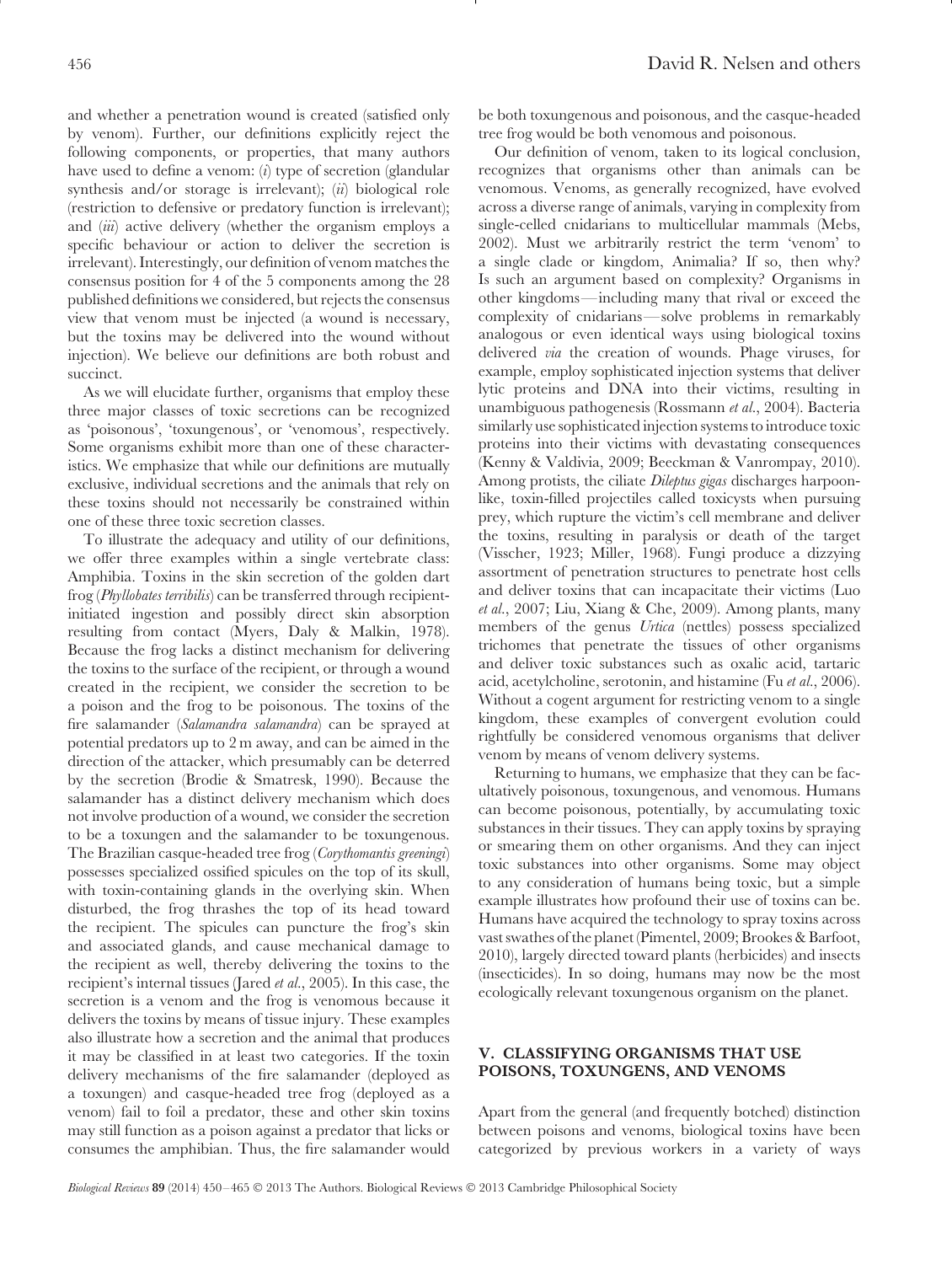(Bonventre, Lincoln & Lamanna, 1967; Army, 1998; Ogata & Ohishi, 2002; Hewlett & Hughes, 2005; Pimenta & De Lima, 2005; Vetter & Schmidt, 2006; Calvete, Juárez & Sanz, 2007). These include, at the organismal level, the (*i*) organisms that produce them; (*ii*) anatomical source; and (*iii*) organisms susceptible to them. They also include, at the suborganismal level, their (*iv*) chemical structures; (*v*) major biological effects; (*vi*) primary cellular or tissue targets; (*vii*) molecular mechanisms of action; (*viii*) sub-molecular binding sites; and even (ix) levels of toxicity. In contrast to the toxins, classifying the organisms that produce these toxins has lacked a formal structure. In general, many toxic organisms are referred to as poisonous or venomous, but there has been disagreement and confusion here as well (Brodie, 1989; Rodríguez-Robles, 1994; Kardong, 1996).

We argue that organisms which use biological toxins should be classified to highlight the evolutionary and proximate source of their chemical armament. Different selective pressures have influenced whether an organism sequesters toxins from its diet, co-opts its own proteins for use as toxins, or appropriates toxins synthesized by another species. Since poisons, toxungens, and venoms all exhibit a high degree of variability with respect to source, storage, and delivery, we propose a binomial nomenclature to identify each of these attributes for any given organism. Given recent interest in the diversification and biological roles of these toxins (Fry *et al.*, 2008, 2009*b*; Vonk *et al.*, 2011), and the acute need for detailed toxin databases driven by recent technological advances and bioprospecting interests (He *et al.*, 2008; Jungo *et al.*, 2010; Herzig *et al.*, 2011; Kaas *et al.*, 2012), a classification scheme at the organismal level that combines the origin, storage, and deployment of such toxins becomes pragmatic. Further, the classification scheme we propose distinguishes whether the organism uses its toxins as a poison, toxungen, or venom (or in multiple ways).

Table 3 summarizes our binomial classification scheme based on delivery mechanism, source of acquisition, and storage of toxins. Our scheme yields 12 categories, including 4 within each group of poisonous, toxungenous, and venomous organisms. The first term in the binomial is a contraction that combines the distinction between intrinsic (autogenous) *versus* extrinsic (heterogenous) acquisition of venom, and whether the organism stores its toxins within a specialized structure (glandular or aglandular). The second term in the binomial indicates whether the organism is poisonous, toxungenus, or venomous, depending on use of a delivery mechanism and generation of a wound. Table 3 also includes examples of organisms in each of the 12 groups, and these are discussed in the sections that follow.

#### **(1) Poisonous organisms**

Poisonous organisms lack a specialized structure for delivery of their toxins. Thus, delivery of toxic secretion is normally a passive strategy. Although transfer of poison relies on ingestion or contact, poisonous organisms may still employ adaptive tactics to deploy or otherwise enhance the antipredator efficacy of their toxins. These tactics include enhanced skin secretion in the presence of a predator (Saito *et al.*, 1985) and specific postures used to present toxin-dense regions of the body toward would-be molesters (Toledo & Jared, 1995; Lenzi-Mattos *et al.*, 2005; Mori & Burghardt, 2008; Kingdon *et al.*, 2011; Toledo, Sazima & Haddad, 2011). Unfortunately, deciphering whether the source of toxin is autogenous or heterogenous can sometimes be difficult. Further, some organisms fall into several classes because a portion of their toxins are stored in glands while the remainder are more widely distributed in other tissues.

Autoaglandular–poisonous organisms produce their own toxins but lack a storage gland and a delivery apparatus. The toxins are often widely distributed among their tissues. Numerous organisms can be identified within this group, including examples among bacteria (Bonventre *et al.*, 1967; Amano, Takeuchi & Furuta, 2010; Linhartova *et al.*, 2010; Aktories, 2011), protists (Sykes & Huntley, 1987; Turner, Tester & Hansen, 1998; Wolfe, 2000; Ianora *et al.*, 2006),

Table 3. Classification of toxic organisms based on delivery (presence of delivery mechanism, wound), source of acquisition (synthesis), and storage (gland) of toxin

| Classification               | Delivery<br>mechanism | Wound   | <b>Synthesis</b> | Storage<br>gland | Representative<br>example <sup>a</sup> |
|------------------------------|-----------------------|---------|------------------|------------------|----------------------------------------|
| Autoaglandular-poisonous     | Absent                | Absent  | Autogenous       | Absent           | Meloidae beetles                       |
| Autoglandular-poisonous      | Absent                | Absent  | Autogenous       | Present          | Rhinocricidae millipedes               |
| Heteroaglandular-poisonous   | Absent                | Absent  | Heterogenous     | Absent           | <i>Pitohui</i> birds                   |
| Heteroglandular-poisonous    | Absent                | Absent  | Heterogenous     | Present          | Dendrobatidae frogs                    |
| Autoaglandular-toxungenous   | Present               | Absent  | Autogenous       | Absent           | None known                             |
| Autoglandular-toxungenous    | Present               | Absent  | Autogenous       | Present          | Myrmicaria ants                        |
| Heteroaglandular-toxungenous | Present               | Absent  | Heterogenous     | Absent           | Phrynosoma horned lizards              |
| Heteroglandular-toxungenous  | Present               | Absent  | Heterogenous     | Present          | Hapalochlaena octopuses                |
| Autoaglandular-venomous      | Present               | Present | Autogenous       | Absent           | <i>Lonomia</i> caterpillars            |
| Autoglandular-venomous       | Present               | Present | Autogenous       | Present          | Viperidae snakes                       |
| Heteroaglandular-venomous    | Present               | Present | Heterogenous     | Absent           | Erinaceidae hedgehogs                  |
| Heteroglandular-venomous     | Present               | Present | Heterogenous     | Present          | Chaetognath worms                      |

aCitations for representative examples are supplied in the text.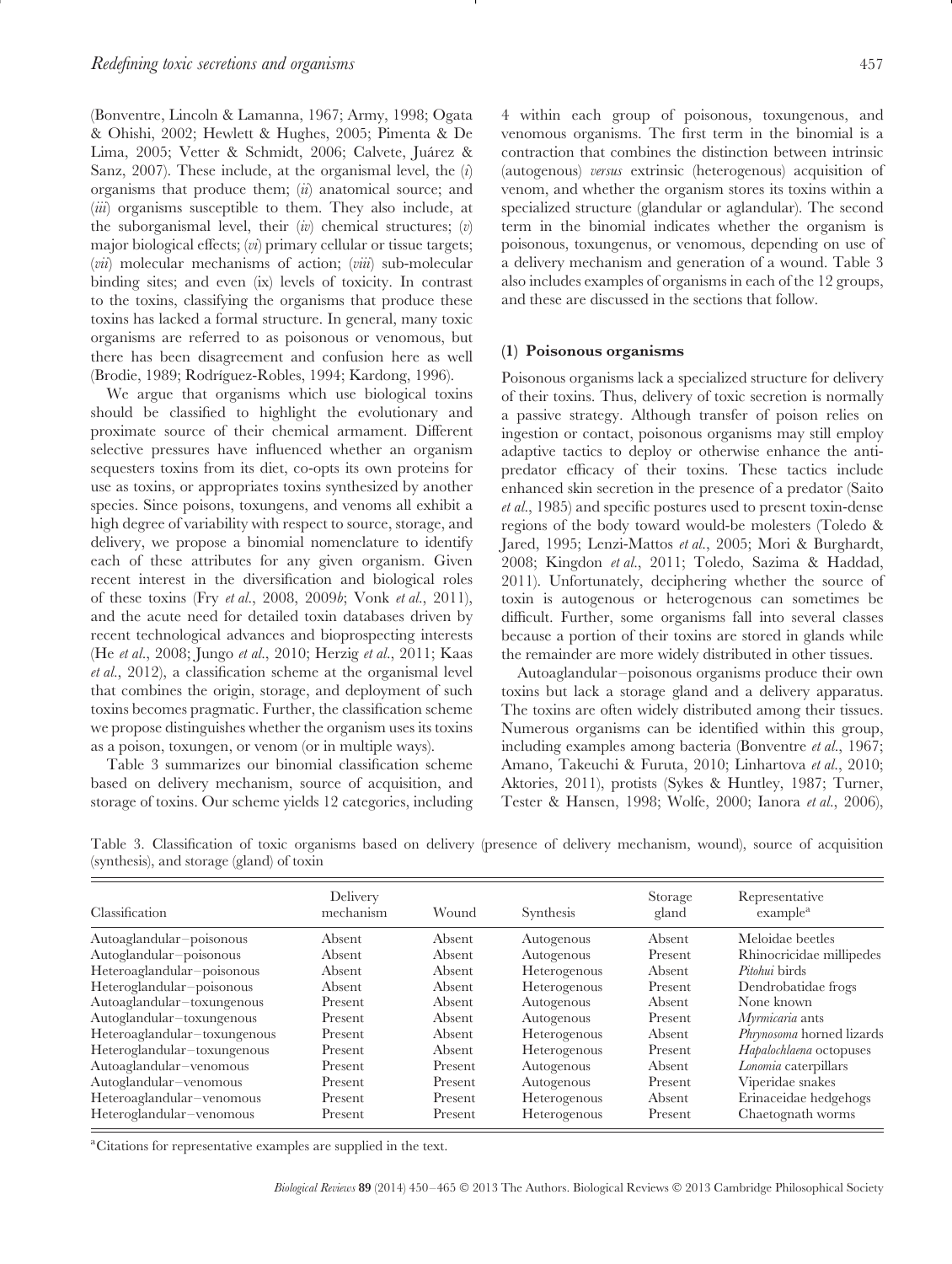fungi (Buck, 1961; Vetter, 1998; Bennett & Klich, 2003; Rohlfs *et al.*, 2007; Reverberi *et al.*, 2010), and plants (Harborne, 1999*a*; Acamovic, Stewart & Pennycott, 2004; Winde & Wittstock, 2011). Examples among animals appear to be scarce. Blister beetles (family Meloidae), as a potential example, accumulate highly toxic cantharidin in their haemolymph and bleed reflexively from their leg joints when disturbed, thereby facilitating contact with the toxin (Carrel & Eisner, 1974; Dettner, 1987). Although the cantharidin is produced in the accessory glands, and is likely employed as a mate attractant (Carrel *et al.*, 1993; Nikbakhtzadeh *et al.*, 2012), its use for defensive purposes clearly functions within an autoaglandular context.

Autoglandular–poisonous organisms produce their own toxins and store them within a gland, but lack a delivery apparatus. Unicellular organisms lack glands, and therefore are excluded from this category. Examples abound, however, among plants and animals. Many plants, such as those in the nightshade family (Solanaceae), secrete and store toxins within glandular trichomes on their surface for protection against insects (Eigenbrode, Trumble & White, 1996; Maffei, 2010). Among animals, the tropical millipede *Rhinocricus padbergi* possesses a pair of repugnatorial glands that secrete toxic benzoquinones directly to the surface of its body when threatened (Valderrama *et al.*, 2000; Arab *et al.*, 2003). Amphibians, having an abundance of toxin-laden cutaneous glands, may be the best-studied group in this category (Daly, 1995; Toledo & Jared, 1995; Brizzi & Corti, 2007).

Heteroaglandular–poisonous organisms cannot produce their own toxic secretion, so they must acquire their toxins from other organisms. Lacking glands for storage, the toxins are often widely dispersed among the tissues. Exogenous toxins can be acquired in at least four ways: *via* ingestion (bioaccumulation), symbiotic bacteria, copulation, and maternal transfer to gametes and young. Several marine invertebrates and fishes appear to sequester toxins from their diet (Kvitek, 1991; Becerro, Starmer & Paul, 2006; Derby & Aggio, 2011), as do some insects (Nishida, 2002; Opitz & Muller, 2009) and several birds (Dumbacher, Spande & Daly, 2000; Dumbacher *et al.*, 2004; Dumbacher, Menon & Daly, 2009). Human-released toxins can also accumulate in animals, rendering them toxic (Mebs, 2002). Symbiotic bacteria can synthesize toxins for their metazoan host, as documented in some marine invertebrates and fishes (Chau, Kalaitzis & Neilan, 2011). Perhaps most remarkable, males of several beetle species transfer toxins to females*via* copulation, whereupon the toxins disperse in haemolymph (Holz *et al.*, 1994; Nikbakhtzadeh *et al.*, 2007, 2012). Maternal transfer of toxins to eggs, presumably conferring protection to the eggs and/or larvae, has been documented in marine invertebrates and fishes (Pawlik *et al.*, 1988; Lindquist, Hay & Fenical, 1992; Noguch & Arakawa, 2008), terrestrial invertebrates including insects (Schroeder *et al.*, 1999; Bezzerides *et al.*, 2004; Nikbakhtzadeh *et al.*, 2012), and amphibians (Akizawa *et al.*, 1994).

Heteroglandular–poisonous organisms similarly acquire their toxins from other organisms, but store the toxins within glands. Examples involving acquisition by food exist among marine invertebrates (West *et al.*, 1996) and abound in insects (Blum, 1981; Pugalenthi & Livingstone, 1995; Morgan, 2010). Several amphibians also fall into this category. Frogs of the family Dendrobatidae, for example, acquire batrachotoxins from their arthropod food source (Saporito *et al.*, 2009, 2011), and secrete the toxins through skin glands to the surface of their body (Daly *et al.*, 1994; Daly, 1995; Saporito *et al.*, 2010). Although most snakes possessing toxins are venomous, several species sequester diet-derived toxins within their nuchal glands, and maternally transfer the toxins to offspring (Williams & Brodie, 2004; Hutchinson *et al.*, 2008; Mori *et al.*, 2011). We are unaware of toxin production by symbiotic bacteria within this group, although examples can be anticipated.

#### **(2) Toxungenous organisms**

Toxungenous organisms possess the capacity to deliver their toxic secretion by means other than mere contact, but do not inflict a wound to introduce the toxins. Whereas poison delivery is essentially passive and relies primarily on the actions of the victim to introduce the toxins, toxungen delivery depends on actions taken by the toxic organism. Toxungen delivery often involves a specialized delivery apparatus, though this is not always required.

Autoaglandular–toxungenous organisms produce their own toxins, but do not store them within glands. This combination of features, apparently, is exceptionally rare, as we were unable to find any examples. Nevertheless, there may be organisms that satisfy the characteristics of this category.

Autoglandular–toxungenous organisms synthesize their own toxins and sequester them within glands. Many examples can be identified within this group. *Parabuthus* scorpions, the fire salamander (*Salamandra salamandra*), and spitting cobras (*Naja* spp. and *Hemachatus haemachatus*), for example, can spray their glandular secretions, which are toxic when contacting the eyes of mammalian predators (Newlands, 1974; Brodie & Smatresk, 1990; Chu *et al.*, 2010). Most toxungenous organisms use their secretion for defence. However, whereas numerous ant and wasp species spray their glandular secretions for defensive purposes (Kenne *et al.*, 2000), some ant species cooperatively seize, spreadeagle, and then smear toxins onto their prey to subdue them (e.g. Richard, Fabre & Dejean, 2001; Dejean & Lachaud, 2011). In these examples, the fire salamander is both poisonous (toxic *via* consumption) and toxungenous, and the cobras, scorpions, ants, and wasps are both toxungenous and venomous because they not only spray but also inject their toxic secretions. Insects that spray benzoquinones, such as bombardier beetles (family Carabidae), may represent additional examples. These beetles store hydroquinones and hydrogen peroxide in a two-chambered gland. When threatened, the beetle combines these two chemicals in a mixing chamber along with water, catalases, and peroxidases, and the exothermic reaction results in production of a scalding vapour, containing 1,4-benzoquinones, that is used to deter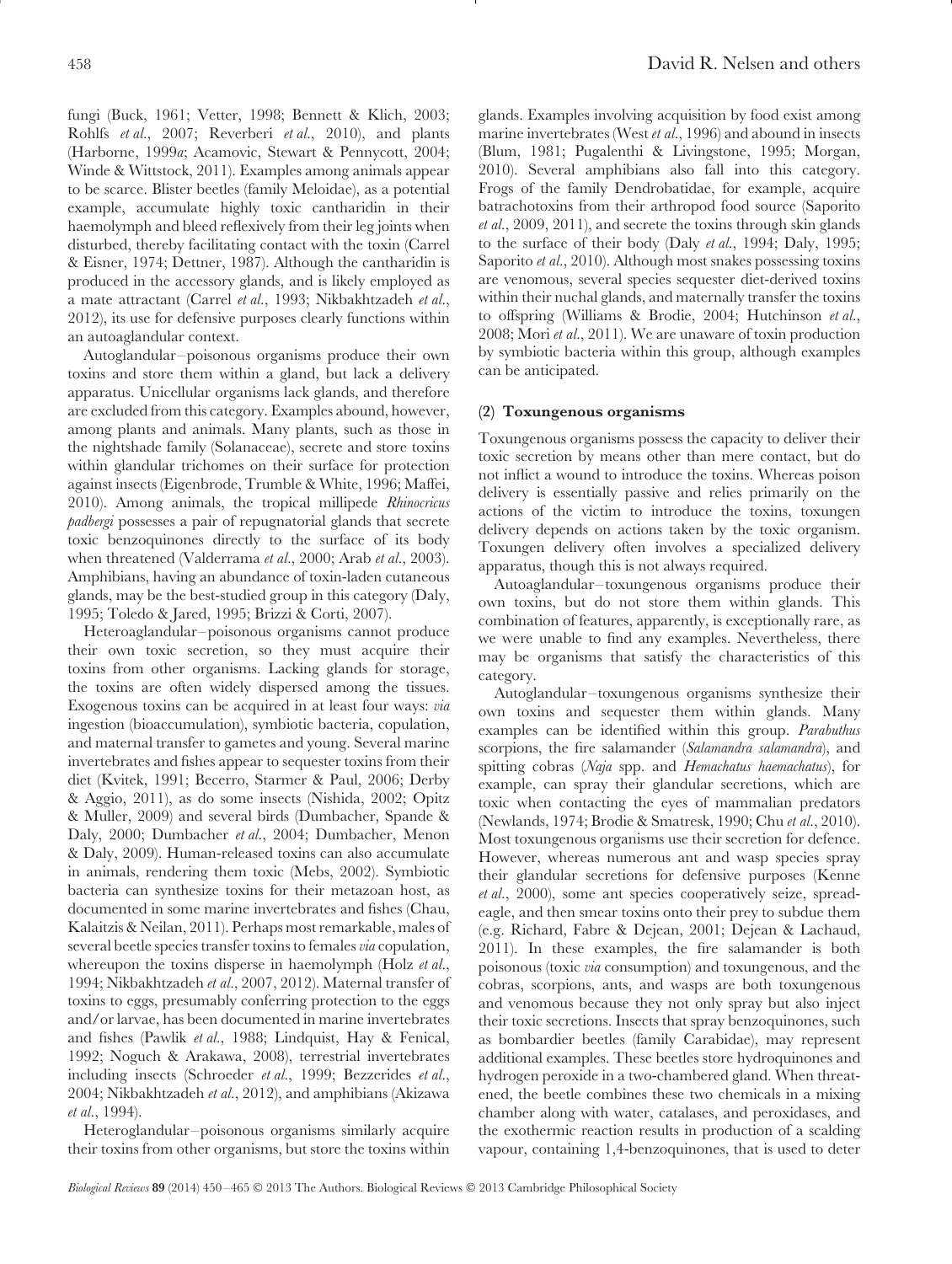predators (Eisner *et al.*, 1977, 2000*a*). Some evidence suggests that benzoquinones can exert toxic effects on predators (Eisner, 1958, 1960; Eisner *et al.*, 2000*b*, 2005; Paysse, Holder & Coats, 2001; also see Souza & Willemart, 2011).

Heteroaglandular–toxungenous organisms acquire their toxins from other organisms but do not store them in a gland. Finding examples proved to be difficult, but the Texas horned lizard (*Phrynosoma cornutum*) may fit this category. Several studies reported that the blood-squirting response of *P. cornutum*, directed primarily toward canids, elicits a strong aversion response, particularly when blood is directed at the oral cavity; however, the chemical that acts as the deterrent has not been isolated, and whether it causes a pathophysiological response remains unclear (Sherbrooke & Middendorf, 2004; Sherbrooke & Mason, 2005). Further experimentation is needed to determine if the blood of the Texas horned lizard has a toxic effect, and thus truly represents a heteroaglandular-toxungenous organism. Humans, however, make abundant use of exogenously acquired toxins, especially for weed and insect control (Pimentel, 2009; Brookes & Barfoot, 2010). By dramatically altering the environment through toxin application, humans have become the most influential toxungenous organism on the planet.

Heteroglandular–toxungenous organisms also acquire their toxins from other organisms, but sequester them within glands. Tetrodotoxin, for example, is produced by bacteria in the Vibrionaceae family and acts by selectively blocking the activity of certain subtypes of voltage-gated sodium channels in nerves and cardiac and skeletal muscle (Watters, 2005). Some animals possess channels that are resistant to these toxins, which allows them to accumulate tetrodotoxin either in their tissues or within specialized glands. The ringed octopus (*Hapalochlaena maculosa*) harbours these bacteria in its salivary gland, and possesses a venom comprised largely, but not exclusively, of tetrodotoxin. In addition to introducing tetrodotoxin during a bite, it can eject saliva into the water around a crab, move a distance away, and wait for the toxin to take effect (Sutherland & Lane, 1969). Thus, this species is both toxungenous and venomous. The tiger keelback (*Rhabdophis tigrinus*), a colubrid snake found in eastern Asia, sequesters toxins (bufadienolides) from toads (like *Bufo bankorensis*) in its nuchal glands (Chen *et al.*, 2012). Under pressure during physical contact, these glands can spray the toxic secretions up to a meter, whereupon contact with the eye causes acute burning pain and tissue injury (Chen *et al.*, 2012). Tiger keelbacks also possess venom glands associated with enlarged maxillary teeth (Ferlan *et al.*, 1983), making them both venomous and toxungeous.

#### **(3) Venomous organisms**

Venomous organisms deploy their toxins by introducing them *via* mechanical trauma to the internal milieu of other organisms. The scope of venomous organisms is vast, not just among animals, but also among bacteria, protists, fungi, and plants, as mentioned previously. Delivery structures or delivery systems are nearly as diverse as the organisms possessing them, ranging from the intricate design

of hypodermic viper fangs to the hollow spines employed by certain caterpillars (Mebs, 2002). In this section, we provide examples only from animals.

Autoaglandular–venomous organisms synthesize their own venom but do not store it within glands. Numerous examples exist, including the aforementioned cnidarians, which produce and store their toxins within individual cells. The caterpillar *Lonomia oblique* comprises a good metazoan example. These caterpillars possess no gland that produces the venom; instead, secretory epithelium that underlies the tegument and spines secretes the toxins, which are concentrated at the tips of the spines. When contact is made with the spine, the tip containing the venom breaks off and causes a cutaneous reaction in the victim (Veiga, Blochtein & Guimarães, 2001).

Autoglandular–venomous organisms possess the most sophisticated toxin-delivery systems, including venom glands and usually an elaborate delivery apparatus. This group has garnered more attention from researchers than any other. Representatives include numerous marine and terrestrial invertebrates, many fishes, several amphibians, several lizards, numerous snakes, and several mammals (Mebs, 2002). Some authorities consider haematophagous (bloodsucking) organisms (e.g. mosquitoes, tsetse flies, fleas, leeches), which secrete injurious enzymes, to be in this group (Fry *et al.*, 2009*b*), and we concur. Slow lorises (genus *Nycticebus*) represent an unusual case in which the secretion from the brachial gland, when combined with saliva from licking of the gland, becomes toxic, and can be used defensively when biting conspecifics or potential predators (Alterman, 1995; Hagey, Fry & Fitch-Snyder, 2007).

Heteroaglandular–venomous organisms procure their toxins from other organisms and lack glands for storage. In Section V.1 on poisonous animals, we described four sources of exogenous toxins: ingestion (bioaccumulation), symbiotic bacteria, copulation, and maternal transfer to gametes and young. In this group, we find a fifth source: deliberately coopting the toxins or venom apparatus of another organism. Several examples illustrate this group. The hedgehog (*Erinaceus europaeus*) preys upon poisonous toads (*Bufo* sp.), and anoints its spines with the toxic secretion of its prey by rubbing or licking the toxins onto its spines (Brodie, 1989). The spines may then puncture a would-be attacker, delivering the toxins through a wound. Nudibranchs feed on hydrozoans and then store the undischarged hydrozoan nematocysts on their external surface for protection (Greenwood & Garrity, 1991; Mebs, 2001). Certain crabs similarly coopt the nematocysts of anemones by situating the entire anemone on their carapace or claws (Chintiroglou, Doumenc & Guinot, 1996; Karplus, Fiedler & Ramcharan, 1998). Even humans are facultatively heteroaglandular–venomous organisms. The indigenous Embera Indians of Western Columbia, for example, used darts coated with poison (batrachotoxins) from a poison dart frog (*Phyllobates* sp.) for hunting (Myers *et al.*, 1978). The Indians would collect the poison by impaling or restraining a poison dart frog with a stick, rub their darts on the frog's back, and then dry the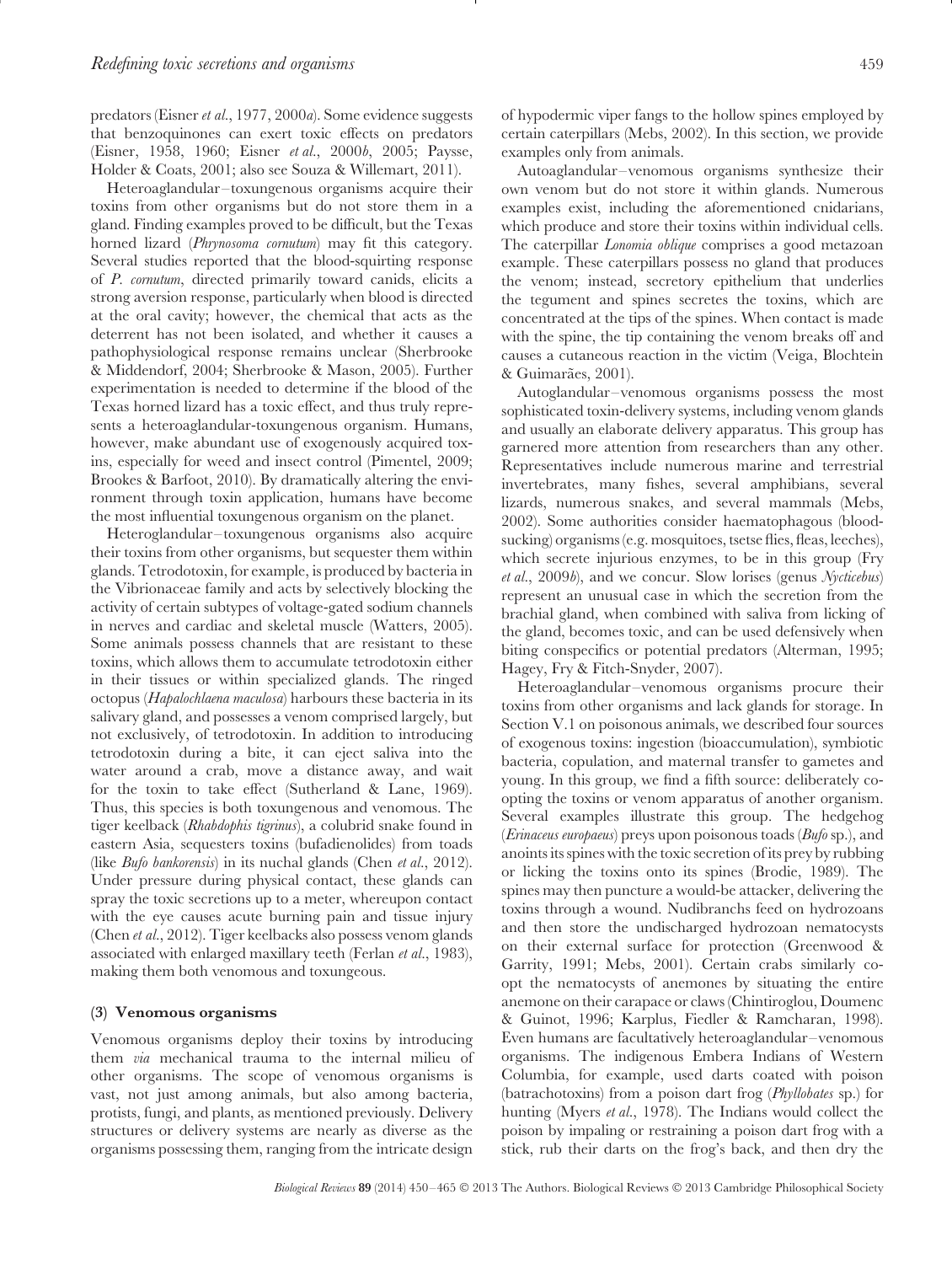toxins on the dart over a fire (Myers *et al.*, 1978). How is this different than a hedgehog spreading toxins on its spines, or a crab using an anemone for protection? Indeed, as Mebs (2002) observed, *Homo sapiens* has become one of the most dangerous venomous animals, utilizing natural toxins (e.g. batrachotoxins) and manufactured 'toxicants' (e.g. chemical warfare) for both defence and predation. We have also coopted toxins for more benevolent purposes, such as use in human and veterinary medicine (Reisner, 2004; Chaddock & Acharya, 2011; King, 2011).

Heteroglandular–venomous organisms store the toxins acquired from other organisms in one or more glands. Accumulating evidence suggests that a number of marine worms, including chaetognath (Thuesen & Kogure, 1989), nemertean (Ali *et al.*, 1990; McEvoy, Rogers & Gibson, 1998), and platyhelminth (Planoceridae) (Ritson-Williams, Yotsu-Yamashita & Paul, 2006) representatives, sequester tetrodotoxin produced by symbiotic bacteria within their glands, and deliver it through a wound for predation and possibly defence (Williams, 2010). Several species of blue-ringed octopus (*Hapalochlaena lunulata*) represent another example, having a highly toxic secretion containing tetrodotoxin, apparently produced by *Vibrio* bacteria within its posterior salivary glands (Hwang *et al.*, 1989), which can be injected into prey and predators, although other autogenous toxins appear to be present (Fry, Roelants & Norman, 2009*a*). These octopuses can also transfer the toxin maternally to their offspring (Williams *et al.*, 2011).

# **VI. TOXIN EVOLUTION: THE INFLUENCE OF DELIVERY MECHANISM**

In the ongoing co-evolutionary arms races between organisms that employ toxins and those affected by them, continual toxin variation is often important for keeping the toxic organism one step ahead of its competitors (Kordis & Gubenek, 2000). Toxic organisms employ a wide range of different toxins, which vary from small secondary metabolites to larger peptides and proteins (Mebs, 2001, 2002). Different taxonomic groups of toxic organisms generally employ different classes of toxins. Poisonous animals generally possess toxins that are small secondary metabolites, whereas venomous organisms generally produce toxic secretions that contain peptide or protein toxins (Mebs, 2002). These differences may result largely from the interaction of the evolutionary drive towards increased toxin variation with the functional constraints of the toxin delivery mechanism.

The major constraint on poisons stems from their passive route of delivery. These toxins must be resistant to digestion if delivered *via* ingestion, or must have properties that enable them to penetrate the external surface of the organism they come into contact with. Protein toxins will generally not work for this kind of application, since most proteins are readily broken down by digestive action (Mebs, 2002) and are generally too large to be absorbed across a body surface (Bos & Meinardi, 2000). The use of secondary metabolites overcomes these constraints; however, because secondary metabolites are produced *via* complex metabolic pathways employing many different chemical reactions catalyzed by multiple enzymes (Mebs, 2001; Wright, 2002), they may be less able to undergo rapid evolution.

Venom toxins bypass these constraints because they are delivered directly to the tissues. This may mean that the major factor that governs venom effectiveness over time, considering the evolution of venom resistance, is its ability to generate significant variation. Having direct genetic control over toxin production, rather than indirect control *via* modification of one or more enzymes (as secondary metabolites require), allows for the creation of a significantly more diverse array of toxins (Mebs, 2001). Indeed, most genes coding for venom protein toxins are a part of large multigene families, suggesting significant gene duplication and subsequent modification, thereby promoting rapid evolution (Kordis & Gubenek, 2000; Fry *et al.*, 2009*b*).

The difficulty in evolving new secondary metabolite toxins may also influence whether an organism acquires its toxins autogenously or heterogenously. Despite the fact that evolving resistance to a toxin involves significant costs (Brodie & Brodie, 1999; Mebs, 2001), it may be, in some circumstances, easier to evolve resistance to a toxin and then sequester that toxin than it is to evolve a new secondary metabolite *de novo*. This may be one reason why most examples of heterogenous acquisition of toxins come from poisonous animals that sequester secondary metabolite toxins, whereas nearly all venomous animals employ autogenous toxins. Toxin availability may also be an issue, as primary consumers generally have greater access to the protective toxins synthesized by producers (cyanobacteria, autotrophic protists, algae, plants) than do predators. Thus, although bioaccumulation can occur up the trophic ladder (Wang, 2008; Miller *et al.*, 2010), heterogenous acquisition of toxins is more frequent among invertebrates than vertebrates.

Whether toxin delivery is active or passive can impact how selection acts. Poisonous organisms primarily use their toxins for defence (Meier & White, 1995; Mebs, 2002). In animals, effective use of the poison for defence is often closely linked to the animal's aposematic adaptations (Sherratt, 2002; Blount *et al.*, 2009), which can take the form of colouration, behaviour, or olfactory cues (Eisner & Grant, 1981). Potential predators must acquire the capacity, through innate recognition or learning, to avoid these toxic animals in order for the toxins to be employed as part of an effective defence. This need may set up a situation where selection acts to prevent the development of overly toxic poisons, since a potential predator cannot learn anything if the poison results in its death (Mebs, 1994).

Another consideration is that poisons, by virtue of their passive transfer, may not necessarily act to preserve the life of the individual. In poisonous plants, this is not much of a problem, since these plants can afford to lose many leaves and branches to consumption without risk of the whole plant dying. Animals, by contrast, generally cannot survive when a significant portion of their body is consumed; however, this is often what must happen if an attacker is to consume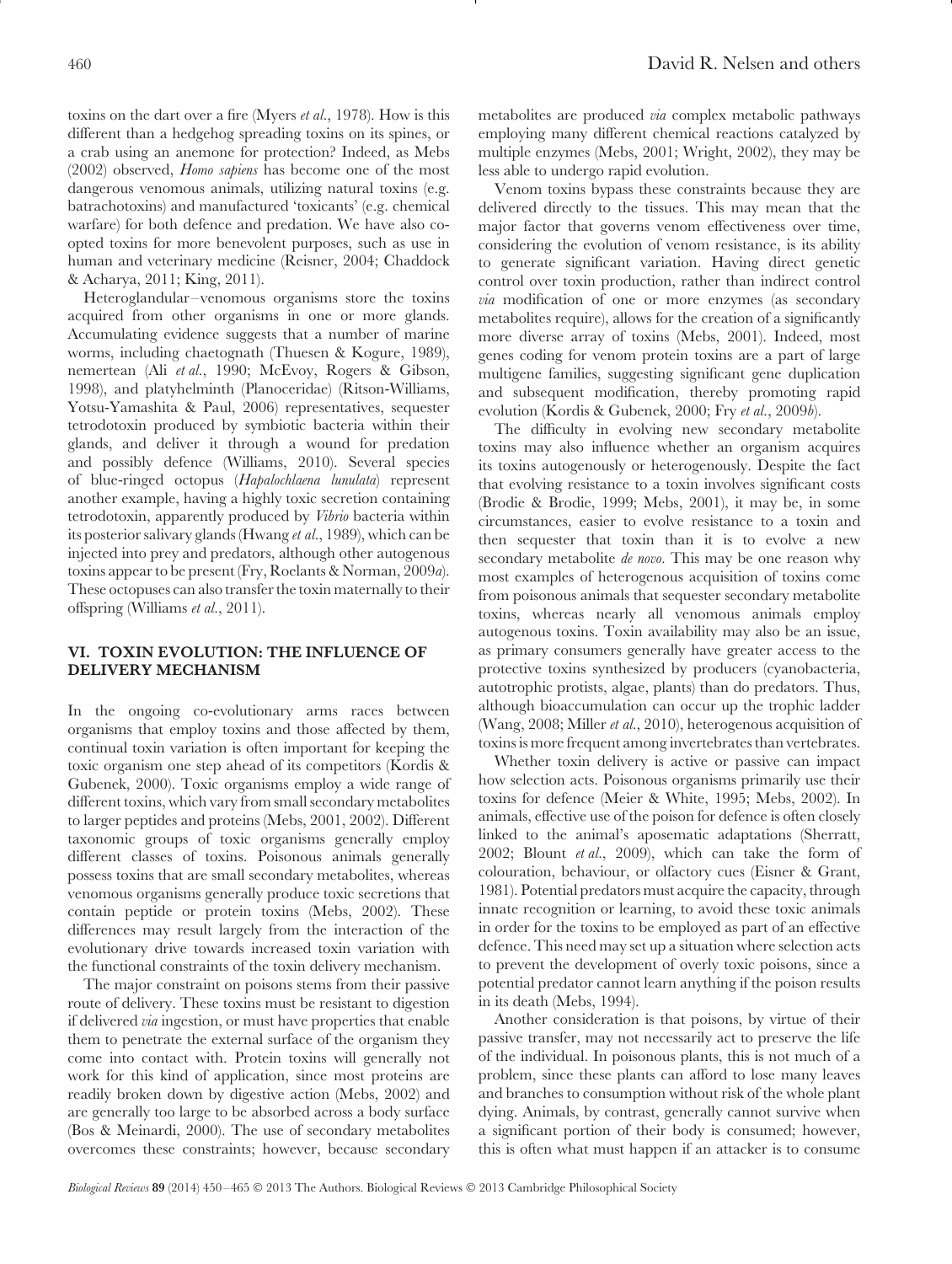a significant dose of the animal's poison. This means that selective pressures pushing animals towards being poisonous sometimes act at a level above that of the individual. This may be why many poisonous arthropods tend to be found in aggregations of closely related individuals, suggesting that their toxicity evolved through kin selection (Pasteels, Gregoire & Rowell-Rahier, 1983).

Organisms that more actively or more precisely control their toxins may begin to shift the level of selection back to the individual. Control of toxin deployment can evolve in multiple ways. First, some organisms concentrate their toxins in strategic places and utilize behaviour to place higher concentrations of their toxins in the path of their attacker (Toledo & Jared, 1995; Lenzi-Mattos *et al.*, 2005; Mori & Burghardt, 2008; Kingdon *et al.*, 2011; Toledo *et al.*, 2011). Second, some organisms employ toxins that are inducible rather than constitutive, enabling them to increase their secretion of toxins when an attacker is present (Harborne, 1999*b*). Plants, for example, often increase toxin production following browsing, and more so in tissues subject to the highest rates of browsing (Zangerl & Rutledge, 1996). Pufferfish can increase toxin release when a predator approaches (Saito *et al.*, 1985). Third, because toxin production and storage entails both energetic and ecological costs, selection has favoured judicious use of toxin in a number of venomous animals, ensuring optimal venom expenditure during defensive or predatory contexts (i.e. venom metering or venom optimization; Wigger, Kuhn-Nentwig & Nentwig, 2002; Hayes, 2008; Herbert & Hayes, 2008). Judicious toxin use occurs in toxungenous delivery as well (Obin & Vander Meer, 1985). Finally, selection has further refined the delivery systems of some animals so that toxins can be deployed as toxungens *via* spitting, spraying, or squirting, thereby avoiding the risk of physical contact with a potentially dangerous enemy.

Active delivery of toxins to the attacker, rather than the attacker coming to get the toxins, allows the toxins to be used not only for defence, but also for predation. Thus, in contrast to poisons (and most toxungens), venoms often serve a predatory function. For species that rely on venom for subduing and procuring prey, the toxins are under intense selection to paralyze quickly, kill, and even digest the victim. Although defensive use of toxungens and venoms benefits from aposematism and predator recognition, active delivery of toxins for predation, by contrast, is generally more effective with crypsis rather than aposematism.

## **VII. CONCLUSIONS**

(1) Toxins are substances that, when present in relatively minute physiological concentrations, cause dose-dependent pathophysiological injury to a living organism, thereby reducing functionality or viability. Toxins may be categorized into three general classes: biological, environmental, and anthropogenic.

(2) Venom and poison are functionally distinct, and should not be conflated.

(3) A detailed literature review of the definitions of venom reveals several features in common: hierarchy and exclusiveness, source of secretion, mode of transmission, purpose, and active/passive delivery. Our revised definition includes hierarchy and exclusiveness and mode of transmission, but excludes source of secretion, purpose, and active delivery.

(4) A poison is defined as a toxic substance (comprised of one or more toxins) causing dose-dependent physiological injury that results in self-induced toxicity (e.g., bacterial endotoxins) or is passively transferred without a delivery mechanism from one organism to the internal milieu of another organism without mechanical injury, usually through ingestion, inhalation, or absorption across the body surface.

(5) A venom is defined as a toxic substance (comprised of one or more toxins) causing dose-dependent physiological injury that is passively or actively transferred from one organism to the internal milieu of another organism *via* a delivery mechanism and mechanical injury.

(6) We argue for the creation of a new category of toxic biological secretions—toxungen. A toxungen is defined as a toxic substance (comprised of one or more toxins) causing dose-dependent physiological injury that is actively transferred *via* a delivery mechanism from one organism to the external surface of another organism without mechanical injury.

(7) We argue that organisms which use biological toxins should be classified to highlight the evolutionary and proximate source of their chemical armament. We propose a classification scheme that distinguishes organisms based on three attributes of the toxin: its production or acquisition (autogenous, heterogenous), storage (glandular or aglandular), and nature (venomous, poisonous, toxungenous).

(8) The themes argued in this paper may be novel, and some readers may counter that they are unwarranted, but we believe that they will better organize and unify a fractured body of literature. The improved definitions and classification scheme should make these terms more accessible to and better understood by both researchers and the general public.

#### **VIII. REFERENCES**

- ACAMOVIC, T., STEWART, C. S. & PENNYCOTT, T. (2004). *Poisonous Plants and Related Toxins*. CABI, Wallingford.
- Akizawa, T., Mukai, T., Matsukawa, M., Yoshioka, M., Morris, J. & Butler, V. Jr. (1994). Structures of novel bufadienolides in the eggs of a toad, *Bufo marinus*. *Chemical & Pharmaceutical Bulletin (Tokyo)* **42**, 754–756.
- AKTORIES, K. (2011). Bacterial protein toxins that modify host regulatory GTPases. *Nature Reviews Microbiology* **9**, 487–498.
- Ali, A. E., Arakawa, O., Noguchi, T., Miyazawa, K., Shida, Y. & Hashimoto, K. (1990). Tetrodotoxin and related substances in a ribbon worm *Cephalothrix linearis* (Nemertean). *Toxicon* **28**, 1083–1093.
- Alterman, L. (1995). Toxins and toothcombs: potential allospecific chemical defenses in *Nycticebus* and *Perodicticus*. In *Creatures of the Dark: The Nocturnal Prosimians* (eds L. Alterman, G. A. Doyle and M. K. Izard), pp. 413–424. Plenum Press, New York.
- Amano, A., Takeuchi, H. & Furuta, N. (2010). Outer membrane vesicles function as offensive weapons in host-parasite interactions. *Microbes and Infection* **12**, 791–798.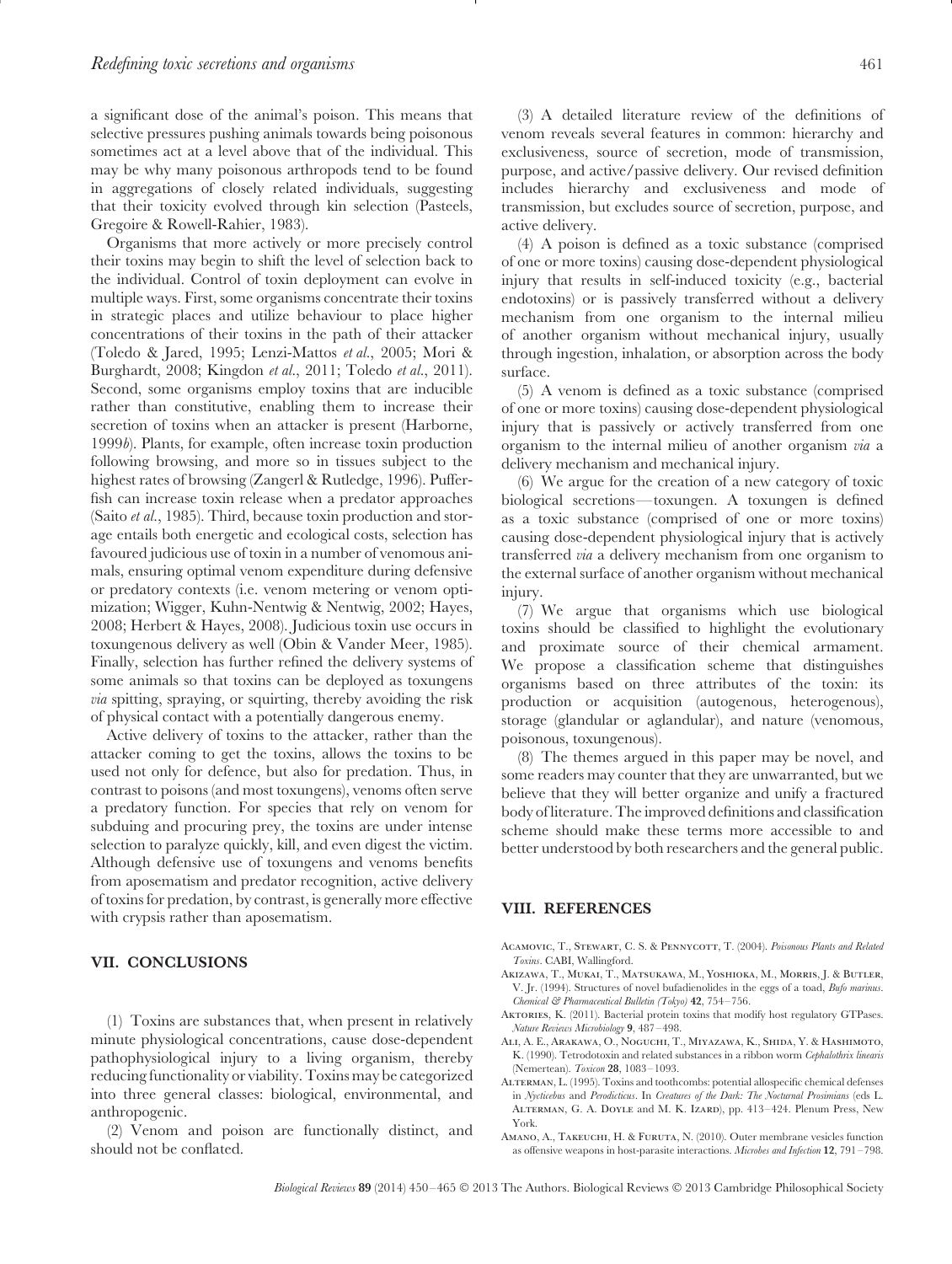- Arab, A., Zacarin, G., Fontanetti, C., Camargo-Mathias, M., Dos Santos, M. & CABRERA, A. (2003). Composition of the defensive secretion of the Neotropical millipede *Rhinocricus padbergi* Verhoeff 1938 (Diplopoda: Spirobolida: Rhinocricidae). *Entomotropica* **18**, 79–82.
- Army, U. (1998). *Medical Response to Chemical Warfare and Terrorism*. Chemical Casualty Care Division, USAMRIID, Aberdeen Proving Ground, MD.
- AUERBACH, P. (1988). Clinical therapy of marine envenomation and poisoning. In *Handbook of Natural Toxins: Marine Toxins and Venoms* (Volume **3**, ed. A. T. Tu, pp. 493–565). Marcel Dekker, New York.
- Ayala, F. J. (1999). Adaptation and novelty: teleological explanations in evolutionary biology. *History and Philosophy of the Life Sciences* **21**, 3–33.
- Beard, R. L. (1963). Insect toxins and venoms. *Annual Review of Entomology* **8**, 1–18.
- Becerro, M. A., Starmer, J. A. & Paul, V. J. (2006). Chemical defenses of cryptic and aposematic gastropterid molluscs feeding on their host sponge *Dysidea granulosa*. *Journal of Chemical Ecology* **32**, 1491–1500.
- BEECKMAN, D. & VANROMPAY, D. (2010). Bacterial secretion systems with an emphasis on the chlamydial type III secretion system. *Current Issues in Molecular Biolology* **12**, 17–41.
- BENNETT, J. W. & KLICH, M. (2003). Mycotoxins. *Clinical Microbiology Reviews* 16, 497–516.
- BETTINI, S. & BRIGNOLI, P. M. (1978). Review of the spider families, with notes on the lesser-known poisonous forms. In *Arthropod Venoms: Handbook of Experimental Pharmacology* (Volume 48, ed. S. BETTINI), pp. 101-120. Springer-Verlag, Berlin.
- Bezzerides, A., Yong, T. H., Bezzerides, J., Husseini, J., Ladau, J., Eisner, M. & Eisner, T. (2004). Plant-derived pyrrolizidine alkaloid protects eggs of a moth (*Utetheisa ornatrix*) against a parasitoid wasp (*Trichogramma ostriniae*). *Proceedings of the National Academy of Sciences of the United States of America* **101**, 9029–9032.
- Blount, J. D., Speed, M. P., Ruxton, G. D. & Stephens, P. A. (2009). Warning displays may function as honest signals of toxicity. *Proceedings of the Royal Society of London, Series B: Biological Sciences* **276**, 871–877.
- Blum, M. S. (1966). Source and specificity of trail pheromones in*Termitopone monomorium* and *Huberia* and their relation to those of some other ants. *Proceedings of the Royal Entomological Society of London, Series A: General Entomology* **41**, 155–160.
- Blum, M. S. (1981). *Chemical Defenses of Arthropods*. Academic Press, New York.
- BONVENTRE, P. F., LINCOLN, R. E. & LAMANNA, C. (1967). Status of bacterial toxins and their nomenclature: need for discipline and clarity of expression. *Bacteriological Reviews* **31**, 95–109.
- Bos, J. D. & MEINARDI, M. M. H. M. (2000). The 500 Dalton rule for the skin penetration of chemical compounds and drugs. *Experimental Dermatology* **9**, 165–169.
- BRIZZI, R. & CORTI, C. (2007). Cutaneous antipredatory secretions and pheromones in anurans and urodeles. *Marine and Freshwater Behaviour and Physiology* **40**, 225–231. Brodie, E. D. (1989). *Venomous Animals*. St. Martin's Press, New York.
- Brodie, E. D. III (2009). Toxins and venoms. *Current Biology* **19**, R931–R935.
- BRODIE, E. D. III & BRODIE, E. D. Jr. (1999). Costs of exploiting poisonous prey: evolutionary trade-offs in a predator-prey arms race. *Evolution* **53**, 626–631.
- BRODIE, E. D. & SMATRESK, N. J. (1990). The antipredator arsenal of fire salamanders: spraying of secretions from highly pressurized dorsal skin glands. *Herpetologica* **46**,  $1 - 7$ .
- BROOKES, G. & BARFOOT, P. (2010). Global impact of biotech crops: environmental effects, 1996–2008. *AgBioForum* **13**, 76–94.
- Buck, R. W. (1961). Mushroom toxins: a brief review of literature. *New England Journal of Medicine* **265**, 681–686.
- CALVETE, J. J., JUÁREZ, P. & SANZ, L. (2007). Snake venomics. Strategy and applications. *Journal of Mass Spectrometry* **42**, 1405–1414.
- CARREL, J. E. & EISNER, T. (1974). Cantharidin: potent feeding deterrent to insects. *Science* **183**, 755–757.
- Carrel, J., McCairel, M., Slagle, A., Doom, J., Brill, J. & McCormick, J. (1993). Cantharidin production in a blister beetle. *Cellular and Molecular Life Sciences* **49**, 171–174.
- CHADDOCK, J. A. & ACHARYA, K. R. (2011). Engineering toxins for 21st century therapies. *The FEBS Journal* **278**, 899–904.
- Chau, R., Kalaitzis, J. A. & Neilan, B. A. (2011). On the origins and biosynthesis of tetrodotoxin. *Aquatic Toxicology* **104**, 61–72.
- Chen, Y. C., Yen, D. H. T., Chen, Y. W., Huang, M. S., Huang, C. I. & Chen, M. H. (2012). Toxin ophthalmia caused by nuchal gland secretion of the Taiwan tiger keelback (*Rhabdophis tigrinus formosanus*). *Journal of the Formosan Medical Association* **56**, 1–4.
- Chintiroglou, C. C., Doumenc, D. & Guinot, D. (1996). Anemone-carrying behaviour in a deep-water homolid crab (Brachyura, Podotremata). *Crustaceana* **69**, 19–25.
- Chu, E. R., Weinstein, S. A., White, J. & Warrell, D. A. (2010). Venom ophthalmia caused by venoms of spitting elapid and other snakes: report of ten cases with review of epidemiology, clinical features, pathophysiology and management. *Toxicon* **56**, 259–272.
- Daly, J. W. (1995). The chemistry of poisons in amphibian skin. *Proceedings of the National Academy of Sciences of the United States of America* **92**, 9–13.
- Daly, J. W., Garraffo, H. M., Spande, T. F., Jaramillo, C. & Rand, A. S. (1994). Dietary sources for skin alkaloids of poison frogs (Dendrobatidae). *Journal of Chemical Ecology* **20**, 943–955.
- DEJEAN, A. & LACHAUD, J. P. (2011). The hunting behavior of the African ponerine ant (*Pachycondyla pachyderma)*. *Behavioural Processes* **86**, 169–173.
- Deml, R. & Dettner, K. (1994). *Attacus atlas* caterpillars (Lep., Saturniidae) spray an irritant secretion from defensive glands. *Journal of Chemical Ecology* **20**, 2127–2138.
- DERBY, C. D. & AGGIO, J. F. (2011). The neuroecology of chemical defenses. *Integrative and Comparative Biology* **51**, 771–780.
- DETTNER, K. (1987). Chemosystematics and evolution of beetle chemical defenses. *Annual Review of Entomology* **32**, 17–48.
- Dumbacher, J. P., Menon, G. K. & Daly, J. W. (2009). Skin as a toxin storage organ in the endemic New Guinean genus *Pitohui*. *Auk* **126**, 520–530.
- Dumbacher, J. P., Spande, T. F. & Daly, J. W. (2000). Batrachotoxin alkaloids from passerine birds: a second toxic bird genus (*Ifrita kowaldi*) from New Guinea. *Proceedings of the National Academy of Sciences of the United States of America* **97**, 12970–12975.
- Dumbacher, J. P., Wako, A., Derrickson, S. R., Samuelson, A., Spande, T. F. & Daly, J. W. (2004). Melyrid beetles (Choresine): a putative source for the batrachotoxin alkaloids found in poison-dart frogs and toxic passerine birds. *Proceedings of the National Academy of Sciences of the United States of America* **101**, 15857–15860.
- Dorland, W. A. N. (2007). *Dorland's Illustrated Medical Dictionary*. Venom. Elsevier Health Sciences, New York.
- Eaton, D. L. & Klaassen, C. D. (2001). *Casarett and Doull's Toxicology: The Basic Science of Poisons*. Sixth Edition. McGraw-Hill, New York.
- EIGENBRODE, S., TRUMBLE, J. & WHITE, K. (1996). Trichome exudates and resistance to beet armyworm (Lepidoptera: Noctuidae) in *Lycopersicon hirsutum f. typicum* accessions. *Environmental Entomology* **25**, 90–95.
- Eisner, T. (1958). The protective role of the spray mechanism of the bombardier beetle, *Brachynus ballistarius* Lec. *Journal of Insect Physiology* **2**, 215–220.
- Eisner, T. (1960). Defense mechanisms of arthropods. II. The chemical and mechanical weapons of an earwig. *Psyche* **67**, 62–70.
- Eisner, T., Aneshansley, D. J., Eisner, M., Attygalle, A. B., Alsop, D. W. & Meinwald, J. (2000*a*). Spray mechanism of the most primitive bombardier beetle (*Metrius contractus*). *Journal of Experimental Biology* **203**, 1265–1275.
- Eisner, T., Rossini, C. & Eisner, M. (2000*b*). Chemical defense of an earwig (*Doru taeniatum*). *Chemoecology* **10**, 81–87.
- Eisner, T., Eisner, M. & Siegler, M. (2005). *Secret Weapons: Defenses of Insects, Spiders, Scorpions, and Other Many-Legged Creatures*. Belknap Press of Harvard University Press, Cambridge.
- Eisner, T. & Grant, R. P. (1981). Toxicity, odor aversion, and olfactory aposematism. *Science* **213**, 476.
- Eisner, T., Jones, T., Aneshansley, D., Tschinkel, W., Silberglied, R. & Meinwald, J. (1977). Chemistry of defensive secretions of bombardier beetles (Brachinini, Metriini, Ozaenini, Paussini). *Journal of Insect Physiology* **23**, 1383–1386.
- EISNER, T., MEINWALD, J., MONRO, A. & GHENT, R. (1961). Defence mechanisms of Arthropods. I. The composition and function of the spray of the whipscorpion, *Mastigoproctus giganteus* (Lucas)(Arachnida, Pedipalpida). *Journal of Insect Physiology* **6**, 272–298.
- Ferlan, I., Ferlan, A., King, T. & Russell, F. E. (1983). Preliminary study on the venom of the colubrid snake *Rhabdophis subminatus* (red-necked keelback). *Toxicon* **21**, 570–574.
- Freyvogel, T. A. (1972). Poisonous and venomous animals in East Africa. *Acta Tropica* **29**, 401–451.
- Fry, B. G., Roelants, K. & Norman, J. (2009*a*). Tentacles of venom: toxic protein convergence in the kingdom animalia. *Journal of Molecular Evolution* **68**, 311–321.
- Fry, B. G., Roelants, K., Champagne, D. E., Scheib, H., Tyndall, J. D. A., King, G. F., Nevalainen, T. J., Norman, J. A., Lewis, R. J. & Norton, R. S. (2009*b*). The toxicogenomic multiverse: convergent recruitment of proteins into animal venoms. *Annual Review of Genomics and Human Genetics* **10**, 483–511.
- Fry, B. G., Scheib, H., Van Der Weerd, L., Young, B., McNaughtan, J., Ramjan, S. F. R., Vidal, N., Poelmann, R. E. & Norman, J. A. (2008). Evolution of an arsenal. *Molecular and Cellular Proteomics* **7**, 215–246.
- Fry, B. G., Vidal, N., Norman, J. A., Vonk, F. J., Scheib, H., Ramjan, S. F. R., Kuruppu, S., Fung, K., Hedges, S. B., Richardson, M. K., Hodgson, W. C., Ignjatovic, V., Summerhayes, R. & Kochva, E. (2006). Early evolution of the venom system in lizards and snakes. *Nature* **439**, 584–588.
- Fu, H. Y., Chen, S. J., Chen, R. F., Ding, W. H., Kuo-Huang, L. L. & Huang, R. N. (2006). Identification of oxalic acid and tartaric acid as major persistent pain-inducing toxins in the stinging hairs of the nettle, *Urtica thunbergiana*. *Annals of Botany* **98**, 57–65.
- Garcia, B. (1998). *Mosby's Emergency Dictionary*. Venom. Elsevier Health Sciences, New York.
- GIBBS, F. W. (2009). *Medical understandings of poison circa 1250–1600*. Unpublished PhD Dissertation: University of Wisconsin, Madison.
- Greenwood, P. G. & Garrity, L. K. (1991). Discharge of nematocysts isolated from aeolid nudibranchs. *Hydrobiologia* **216**, 671–677.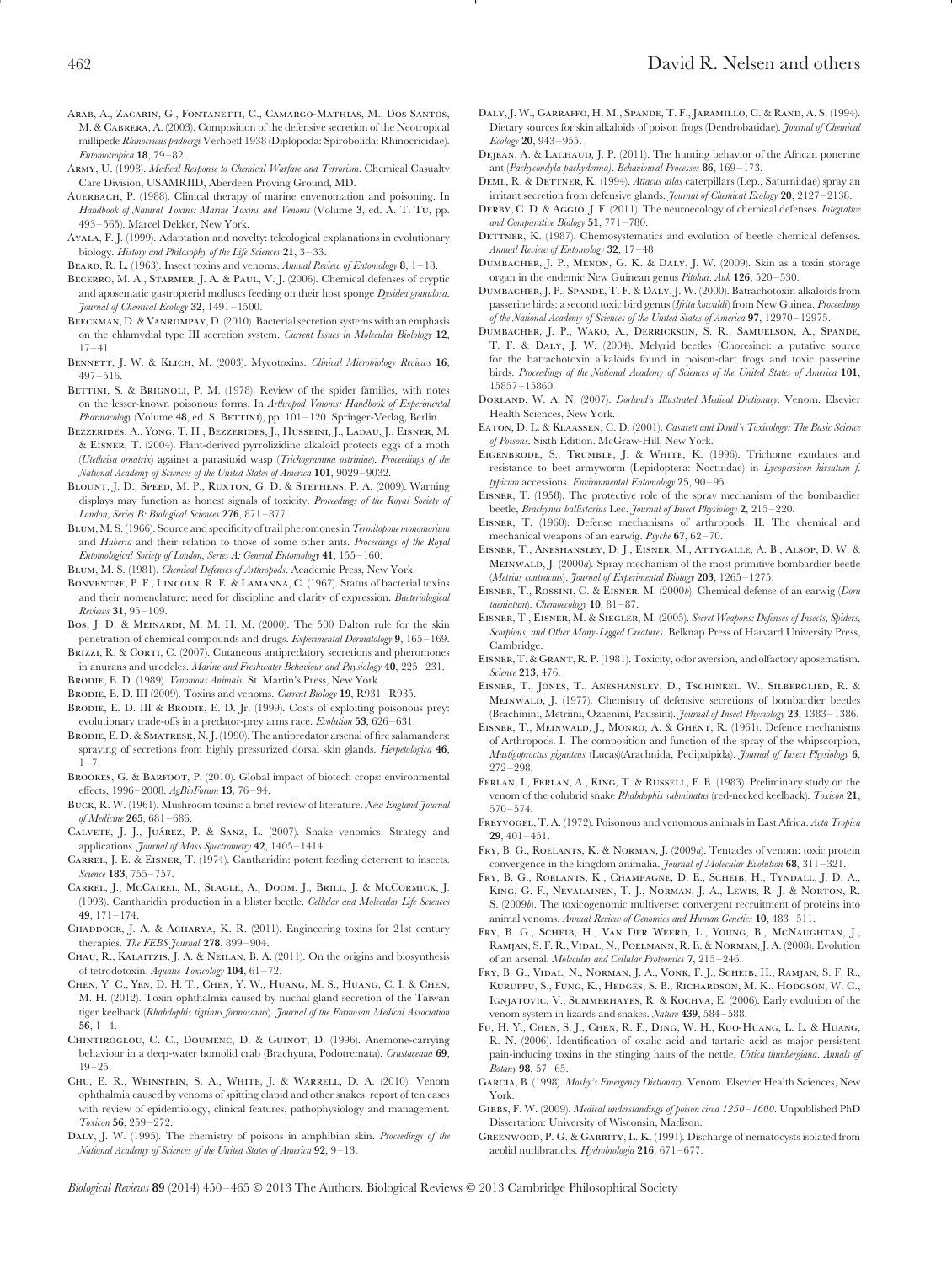- HAGEY, L. R., FRY, B. G. & FITCH-SNYDER, H. (2007). Talking defensively: a dual use for the brachial gland exudate of slow and pygmy lorises. In *Primate Anti-Predator Strategies* (eds S. L. Gursky and K. A. I. Nekaris), pp. 253–272. Springer, New York.
- Halstead, B. W. (1965). *Poisonous and Venomous Marine Animals of the World: Invertebrates* (Volume **I**). U.S. Goverment Printing Office, Washington.
- HARBORNE, J. B. (1999*a*). Plant chemical ecology. In *Comprehensive Natural Products Chemistry* (ed. K. Mori), pp. 137–196. Pergamon Press Inc., Oxford.
- Harborne, J. B. (1999*b*). Recent advances in chemical ecology. *Natural Product Reports* **16**, 509–523.
- Hayes, A. W. (ed.) (2001). *Principles and Methods of Toxicology*. Fourth Edition. Taylor & Francis, Ann Arbor.
- Hayes, W. K. (2008). The snake venom-metering controversy: levels of analysis, assumptions, and evidence. In *The Biology of Rattlesnakes* (eds W. K. Hayes, K. R. BEAMAN, M. D. CARDWELL and S. P. BUSH), pp. 191-220. Loma Linda University Press, Loma Linda.
- He, Q. Y., He, Q. Z., Deng, X. C., Yao, L., Meng, E., Liu, Z. H. & Liang, S. P. (2008). ATDB: a uni-database platform for animal toxins. *Nucleic Acids Research* **36**, D293–D297.
- HERBERT, S. S. & HAYES, W. K. (2008). Venom expenditure by rattlesnakes and killing effectiveness in rodent prey: do rattlesnakes expend optimal amounts of venom?. In *The Biology of Rattlesnakes* (eds W. K. Hayes, K. R. Beaman, M. D. Cardwell and S. P. Bush), pp. 221–228. Loma Linda University Press, Loma Linda.
- HEREDIA, A., DE BISEAU, J. C. & QUINET, Y. (2005). Toxicity of the venom in three neotropical *Cromatogaster* ants (Formicidae: Myricinae). *Chemoecology* **15**, 235–242.
- Herzig, V., Wood, D. L. A., Newell, F., Chaumeil, P. A., Kaas, Q., Binford, G. J., Nicholson, G. M., Grose, D. & King, G. F. (2011). ArachnoServer 2.0, an updated online resource for spider toxin sequences and structures. *Nucleic Acids Research* **39**, D653–D657.
- Hewlett, E. L. & Hughes, M. A. (2005). Toxins. In *Principles and Practice of Infectious Diseases*. Sixth Edition (eds G. L. Mendell, J. E. Bennett and R. Dolin), pp. 24–33. Churchill Livingstone, New York.
- HODGSON, E., MAILMAN, R. B. & CHAMBERS, J. E. (1988). *Dictionary of Toxicology*. McMillan Reference, London.
- Hodgson, E., Mailman, R. B. & Chambers, J. E. (1999). *MacMillan Dictionary of Toxicology*. Venom. Macmillan Publishers Ltd, New York.
- Holz, C., Streil, G., Dettner, K., Dutemeyer, J. & Boland, W. (1994). Intersexual transfer of a toxic terpenoid during copulation and its paternal allocation to developmental stages: quantification of cantharidin in cantharidin-producing oedemerids (Coleoptera: Oedemeridae) and *Canthariphilous pyrochroids* (Coleoptera: Pyrochroidae). *Zeitschrift Fur Naturforschung C: Journal of Biosciences* **49**, 856–864.
- Hutchinson, D. A., Savitzky, A. H., Mori, A., Meinwald, J. & Schroeder, F. C. (2008). Maternal provisioning of sequestered defensive steroids by the Asian snake *Rhabdophis tigrinus*. *Chemoecology* **18**, 181–190.
- Hwang, D., Arakawa, O., Saito, T., Noguchi, T., Simidu, U., Tsukamoto, K., SHIDA, Y. & HASHIMOTO, K. (1989). Tetrodotoxin-producing bacteria from the blue-ringed octopus *Octopus maculosus*. *Marine Biology* **100**, 327–332.
- Ianora, A., Boersma, M., Casotti, R., Fontana, A., Harder, J., Hoffmann, F., PAVIA, H., POTIN, P., POULET, S. A. & TOTH, G. (2006). New trends in marine chemical ecology. *Estuaries and Coasts* **29**, 531–551.
- Ismail, M., Al-Bekairi, A. M., El-Bedaiwy, A. M. & Abd-El Salam, M. A. (1993). The ocular effect of spitting cobras: II. Evidence that cardiotoxins are responsible for the corneal opacification syndrome. *Clinical Toxicology* **31**, 45–62.
- JARED, C., ANTONIAZZI, M., NAVAS, C., KATCHBURIAN, E., FREYMÜLLER, E., TAMBOURGI, D. & RODRIGUES, M. (2005). Head co-ossification, phragmosis and defence in the casque-headed tree frog (*Corythomantis greeningi*). *Journal of Zoology* **265**, 1–8.
- Jungo, F., Estreicher, A., Bairoch, A., Bougueleret, L. & Xenarios, I. (2010). Animal toxins: how is complexity represented in databases? *Toxins* **2**, 262–282.
- Kaas, Q., Yu, R., Jin, A. H., Dutertre, S. & Craik, D. J. (2012). ConoServer: updated content, kowledge, and discovery tools in the conopeptide database. *Nucleic Acids Research* **40**, D325–D330.
- KARDONG, K. V. (1996). Snake toxins and venoms: an evolutionary perspective. *Herpetologica* **52**, 36–46.
- KARPLUS, I., FIEDLER, G. & RAMCHARAN, P. (1998). The intraspecific fighting behavior of the Hawaiian boxer crab, *Lybia edmondsoni*: fighting with dangerous weapons? *Symbiosis* **24**, 287–302.
- KENNE, M., SCHATZ, B., DURAND, J. L. & DEJEAN, A. (2000). Hunting strategy of a generalist ant species proposed as a biological control agent against termites. *Entomologia Experimentalis et Applicata* **94**, 31–40.
- Kenny, B. & Valdivia, R. (2009). Host-microbe interactions: bacteria. *Current Opinion in Microbiology* **12**, 1–3.
- King, G. F. (2011). Venoms as a platform for human drugs: translating toxins into therapeutics. *Expert Opinion on Biological Therapy* **11**, 1469–1484.
- Kingdon, J., Agwanda, B., Kinnaird, M., O'Brien, T., Holland, C., Gheysens, T., BOULET-AUDET, M. & VOLLRATH, F. (2011). A poisonous surprise under the

coat of the African crested rat. *Proceedings of the Royal Society of London, Series B: Biological Sciences* **279**, 675–680.

- Koopowitz, H. (1970). Feeding behaviour and the role of the brain in the polyclad flatworm, *Planocera gilchristi*. *Animal Behavior* **18**, 31–35.
- KORDIS, D. & GUBENEK, F. (2000). Adaptive evolution of animal toxin multigene families. *Gene* **261**, 43–52.
- Kuhn-Nentwig, L. (2003). Antimicrobial and cytolytic peptides of venomous arthropods. *Cellular and Molecular Life Sciences* **60**, 2651–2668.
- KVITEK, R. G. (1991). Paralytic shellfish toxins sequestered by bivalves as a defense against siphon-nipping fish. *Marine Biology* **111**, 369–374.
- Lenzi-Mattos, R., Antoniazzi, M. M., Haddad, C. F. B., Tambourgi, D. V., RODRIGUES, M. T. & JARED, C. (2005). The inguinal macroglands of the frog *Physalaemus nattereri* (Leptodactylidae): structure, toxic secretion and relationship with deimatic behaviour. *Journal of Zoology* **266**, 385–394.
- LINDQUIST, N., HAY, M. E. & FENICAL, W. (1992). Defense of ascidians and their conspicuous larvae: adult vs. larval chemical defenses. *Ecological Monographs* **62**, 547–568.
- Linhartova, I., Bumba, L., Masin, J., Basler, M., Osicka, R., Kamanova, J., Prochazkova, K., Adkins, I., Hejnova-Holubova, J., Sadilkova, L., MOROVA, J. & SEBO, P. (2010). RTX proteins: a highly diverse family secreted by a common mechanism. *FEMS Microbiology Reviews* **34**, 1076–1112.
- Liu, X. Z., Xiang, M. C. & Che, Y. S. (2009). The living strategy of nematophagous fungi. *Mycoscience* **50**, 20–25.
- LOTAN, A., FISHMAN, L., LOYA, Y. & ZLOTKIN, E. (1995). Delivery of a nematocyst toxin. *Nature* **375**, 456–457.
- Luo, H., Liu, Y. J., Fang, L., Li, X., Tang, N. H. & Zhang, K. Q. (2007). *Coprinus comatus* damages nematode cuticles mechanically with spiny balls and produces potent toxins to immobilize nematodes. *Applied and Environmental Microbiology* **73**, 3916–3923.
- Mackessy, S. P. (2009). The field of reptile toxinology: snakes, lizards, and their venoms. In *Handbook of Venom and Toxins of Reptiles* (ed. S. P. Mackessy), pp. 3–23. CRC, Boca Raton.
- Maffei, M. E. (2010). Sites of synthesis, biochemistry and functional role of plant volatiles. *South African Journal of Botany* **76**, 612–631.
- Mashaly, A. M. A., Ali, A. S. & Ali, M. F. (2010). Source, optimal dose concentration and longevity of trial pheromone in two *Monomorium* ants (Formicidae: Hymenoptera). *Journal of King Saud University Science* **22**, 57–60.
- McEvoy, E. G., Rogers, A. & Gibson, R. (1998). Preliminary investigation of *Vibrio alginolyticus*-like bacteria associated with marine nemerteans. *Hydrobiologia* **365**, 287–290.
- McGain, F. & Winkel, K. D. (2002). Ant sting mortality in Australia. *Toxicon* **40**, 1095–1100.
- Mebs, D. (1978). Pharmacology of reptilian venoms. In *Biology of the Reptilia* (eds C. Gans and K. Gans), pp. 437–560. Academic Press, New York.
- Mebs, D. (1994). The strategic use of venoms and toxins by animals. *Universitas* **3**, 213–222.
- Mebs, D. (2001). Toxicity in animals. Trends in evolution? *Toxicon* **39**, 87–96.
- Mebs, D. (2002). *Venomous and Poisonous Animals: A Handbook for Biologists, Toxicologists and Toxinologists, Physicians and Pharmacists*. CRC Press, Boca Raton.
- Meier, J. & White, J. (1995). *Handbook of Clinical Toxicology of Animal Venoms and Poisons*. CRC Press, Boca Raton.
- Menez, A., Servent, D. & Gasparini, S. (2002). The sites by which animal toxins bind to their targets involve two components: a clue for selectivity, evolution and design of proteins?. In *Perspectives in Toxinology* (ed. A. Menez), pp. 171–200. John Wiley & Sons, Ltd, West Sussex.
- Miller, S. (1968). The predatory behavior of *Dileptus anser*. *Journal of Eukaryotic Microbiology* **15**, 313–319.
- Miller, M. A., Kudela, R. M., Mekebri, A., Crane, D., Oates, S. C., Tinker, M. T., Staedler, M., Miller, W. A., Toy-Choutka, S. & Dominik, C. (2010). Evidence for a novel marine harmful algal bloom: cyanotoxin (microcystin) transfer from land to sea otters. *PLoS ONE* **5**, 214–220.
- Morgan, E. D. (2010). *Biosynthesis in Insects: Advanced Edition*. Royal Society of Chemistry, Cambridge.
- MORI, A. & BURGHARDT, G. M. (2008). Comparative experimental tests of natricine antipredator displays, with special reference to the apparently unique displays in the Asian genus, *Rhabdophis*. *Journal of Ethology* **26**, 61–68.
- Mori, A., Burghardt, G. M., Savitzky, A. H., Roberts, K. A., Hutchinson, D. A. & Goris, R. C. (2011). Nuchal glands: a novel defensive system in snakes. *Chemoecology* **22**, 187–198.
- Morris, C. G. (1992). *Academic Press Dictionary of Science and Technology*. Venom. Academic Press, SanDiego, CA.
- Myers, C. W., Daly, J. W. & Malkin, B. (1978). A dangerously toxic new frog (*Phyllobates*) used by Embera indians of western Colombia, with discussion of blowgun fabrication and dart poisoning. *Bulletin of the American Museum of Natural History* **161**, 307–366.
- Newlands, G. (1974). The venom-squirting ability of *Parabuthus* scorpions (Arachnida: Buthidae). *South African Journal of Medical Sciences* **39**, 175–178.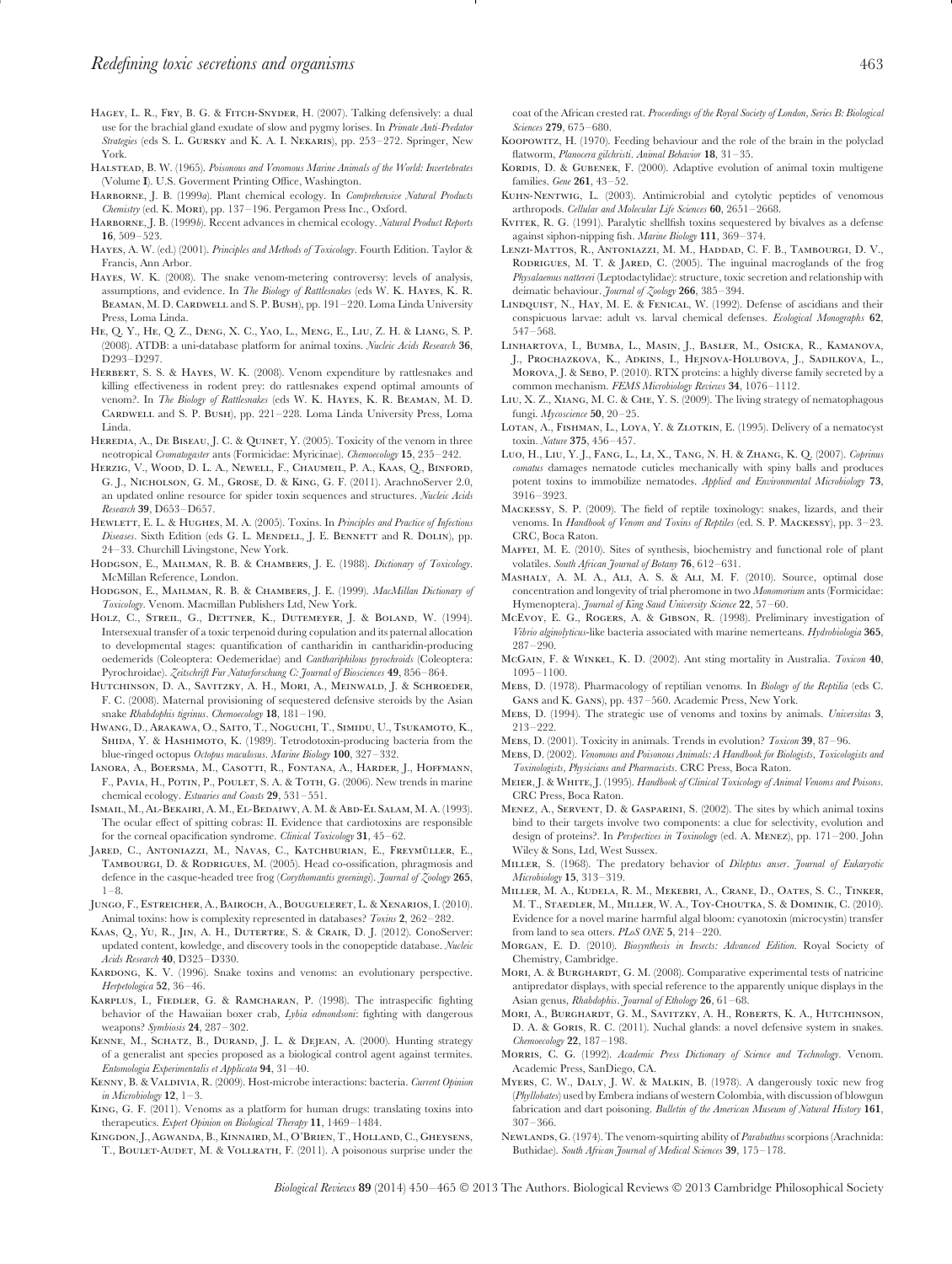- Nikbakhtzadeh, M. R., Dettner, K., Boland, W., Gade, G. & Dotterl, S. (2007). Intraspecific transfer of cantharidin within selected members of the family Meloidae (Insecta: Coleoptera). *Journal of Insect Physiology* **53**, 890–899.
- Nikbakhtzadeh, M., Vahedi, M., Vatandoost, H. & Mehdinia, A. (2012). Origin, transfer and distribution of cantharidin-related compounds in the blister beetle *Hycleus scabiosae*. *Journal of Venomous Animals and Toxins including Tropical Diseases* **18**, 88–96.
- Nishida, R. (2002). Sequestration of defensive substances from plants by Lepidoptera. *Annual Review of Entomology* **47**, 57–92.
- Noguch, T. & Arakawa, O. (2008). Tetrodotoxin—distribution and accumulation in aquatic organisms, and cases of human intoxication. *Marine Drugs* **6**, 220–242.
- Obin, M. S. & Vander Meer, R. K. (1985). Gaster flagging by fire ants (*Solenopsis* spp.): functional significance of venom dispersal behavior. *Journal of Chemical Ecology* **11**, 1757–1768.
- Oehme, F., Brown, J. & Fowler, M. (1975). *Toxins of Animal Origin*. Macmillan Publishing, New York.
- Ogata, N. & Ohishi, Y. (2002). Molecular diversity of structure and function of the voltage-gated Na + channels. *Japanese Journal of Pharmacology* **88**, 365–377.
- Onions, C. T., Friedrichsen, G. W. S. & Burchfield, R. W. (1966). *Oxford Dictionary of English Etymology*. Oxford University Press, London.
- Oi, D. H. & Pereira, R. M. (1993). Ant behavior and microbial pathogens (Hymenoptera, Formicidae). *Florida Entomologist* **76**, 63–74.
- OPITZ, S. E. W. & MULLER, C. (2009). Plant chemistry and insect sequestration. *Chemoecology* **19**, 117–154.
- OSTERHOUDT, K. C. (2006). The lexiconography of toxicology. *Journal of Medical Toxicology* **2**, 1–3.
- Ozbek, S., Balasubramanian, P. G. & Holstein, T. W. (2009). Cnidocyst structure and the biomechanics of discharge. *Toxicon* **54**, 1038–1045.
- Parker, S. P. (2003). *McGraw-Hill Dictionary of Scientific and Technical Terms*. Venom. McGraw-Hill, New York.
- PASTEELS, J. M., GREGOIRE, J. C. & ROWELL-RAHIER, M. (1983). The chemical ecology of defense in arthropods. *Annual Review of Entomology* **28**, 263–289.
- PAWLIK, J. R., KERNAN, M. R., MOLINSKI, T. F., HARPER, M. K. & FAULKNER, D. J. (1988). Defensive chemicals of the Spanish dancer nudibranch *Hexabranchus sanguineus* and its egg ribbons: macrolides derived from a sponge diet. *Journal of Experimental Marine Biology and Ecology* **119**, 99–109.
- PAYSSE, E. A., HOLDER, S. & COATS, D. K. (2001). Ocular injury from the venom of the southern walkingstick. *Ophthalmology* **108**, 190–191.
- Pimenta, A. M. C. & De Lima, M. E. (2005). Small peptides, big world: biotechnological potential in neglected bioactive peptides from arthropod venoms. *Journal of Peptide Science* **11**, 670–676.
- PIMENTEL, D. (2009). Environmental and economic costs of the application of pesticides primarily in the United States. In *Integrated Pest Management: Innovation-Development Process* (eds R. Peshin and A. K. Dhawan), pp. 89–111. Springer, New York.
- Poerksen, G. (2003). *Paracelsus. Septum Defensiones. Die Selbstverteidigung eines Aussenseiters*. Schwabe AG Verlag, Basel.
- Prestwich, G. D. (1979). Chemical defense by termite soldiers. *Journal of Chemical Ecology* **5**, 459–480.
- Prestwich, G. D. (1984). Defense-mechanisms of termites. *Annual Review of Entomology* **29**, 201–232.
- PUGALENTHI, P. & LIVINGSTONE, D. (1995). Cardenolides (heart poisons) in the painted grasshopper *Poecilocerus pictus* F. (Orthoptera: Pyrgomorphidae) feeding on the milkweed *Calotropis gigantea* L. (Asclepiadaceae). *Journal of the New York Entomological Society* **103**, 191–196.
- Quennedey, A. (1984). Morphology and ultrastructure of termite defense glands. In *Defensive Mechanisms in Social Insects* (ed. H. R. Hermann), pp. 151–200. Praeger, New York.
- Reisner, L. (2004). Biologic poisons for pain. *Current Pain and Headache Report* **8**, 427–434.
- Reverberi, M., Ricelli, A., Zjalic, S., Fabbri, A. A. & Fanelli, C. (2010). Natural functions of mycotoxins and control of their biosynthesis in fungi. *Applied Microbiology and Biotechnology* **87**, 899–911.
- Richard, F. J., Fabre, A. & Dejean, A. (2001). Predatory behavior in dominant arboreal ant species: the case of *Crematogaster* sp. (Hymenoptera: Formicidae). *Journal of Insect Behavior* **14**, 271–282.
- Ritson-Williams, R., Yotsu-Yamashita, M. & Paul, V. J. (2006). Ecological functions of tetrodotoxin in a deadly polyclad flatworm. *Proceedings of the National Academy of Sciences of the United States of America* **103**, 3176–3179.
- RODRÍGUEZ-ROBLES, J. A. (1994). Are the Duvernoy's gland secretions of colubrid snakes venoms? *Journal of Herpetology* **28**, 388–390.
- Rohlfs, M., Albert, M., Keller, N. P. & Kempken, F. (2007). Secondary chemicals protect mould from fungivory. *Biology Letters* **3**, 523–525.
- Rossmann, M. G., Mesyanzhinov, V. V., Arisaka, F. & Leiman, P. G. (2004). The bacteriophage T4 DNA injection machine. *Current Opinion in Structural Biology* **14**, 171–180.
- ROTH, L. M. & EISNER, T. (1962). Chemical defenses of arthropods. Annual Review of *Entomology* **7**, 107–136.
- Russell, F. E. (1965). Marine toxins and venomous and poisonous marine animals. *Advances in Marine Biology* **3**, 255–384.
- Russell, F. E. (2001). Toxic effects of terrestrial animal venoms and poisons. In *Casarett and Doullís Toxicology: The Basic Science of Poisons* (ed. C. D. Klaassen), pp. 945–964. McGraw Hill, New York.
- SAITO, T., NOGUCHI, T., HASHIMOTO, K., HARADA, T. & MURATA, O. (1985). Tetrodotoxin as a biological defense agent for puffers (*Fugu niphobles*, *F. vermicularis vermicularis* and *F. pardalis*). *Bulletin of the Japanese Society of Scientific Fisheries* **51**, 1175–1180.
- Saporito, R. A., Isola, M., Maccachero, V. C., Condon, K. & Donnelly, M. A. (2010). Ontogenetic scaling of poison glands in a dendrobatid poison frog. *Journal of Zoology* **282**, 238–245.
- Saporito, R. A., Norton, R. A., Andriamaharavo, N. R., Garraffo, H. M. & Spande, T. F. (2011). Alkaloids in the mite *Scheloribates laevigatus*: further alkaloids common to oribatid mites and poison frogs. *Journal of Chemical Ecology* **37**, 213–218.
- Saporito, R. A., Spande, T. F., Garraffo, H. M. & Donnelly, M. A. (2009). Arthropod alkaloids in poison frogs: a review of the ''dietary hypothesis.''. *Heterocycles* **79**, 277–297.
- Schiefer, H. B., Irvine, D. & Buzik, S. C. (1997). *Understanding Toxicology: Chemicals, Their Benefits and Risks*. CRC Press, Boca Raton.
- SCHMIDT, J. O. (1982). Biochemistry of insect venoms. Annual Review of Entomology 27 339–368.
- SCHMIDT, J. O. (1990). *Insect Defenses: Adaptive Mechanisms and Strategies of Prey and Predators*. State University of New York Press, New York.
- SCHROEDER, F. C., GONZÀLEZ, A., EISNER, T. & MEINWALD, J. (1999). Miriamin, a defensive diterpene from the eggs of a land slug (*Arion* sp.). *Proceedings of the National Academy of Sciences of the United States of America* **96**, 13620–13625.
- Sharma, R. P. & Taylor, M. J. (1987). Animal toxins. In *Handbook of Toxicology* (eds T. J. HALEY and W. O. BERNDT), pp. 439-470. Hemisphere Publishing, New York.
- SHERBROOKE, W. C. & MASON, J. R. (2005). Sensory modality used by coyotes in responding to antipredator compounds in the blood of Texas horned lizards. *Southwestern Naturalist* **50**, 216–222.
- SHERBROOKE, W. C. & MIDDENDORF, G. A. (2004). Responses of kit foxes (*Vulpes macrotis*) to antipredator blood-squirting and blood of Texas horned lizards (*Phrynosoma cornutum*). *Copeia* **2004**, 652–658.
- SHERRATT, T. N. (2002). The coevolution of warning signals. *Proceedings of the Royal Society of London, Series B: Biological Sciences* **269**, 741–746.
- Souza, E. S. & Willemart, R. H. (2011). Harvest-ironman: heavy armature, and not its defensive secretions, protects a harvestman against a spider. *Animal Behavior* **81**, 127–133.
- Stumpf, W. E. (2006). The dose makes the medicine. *Drug Discovery Today* **11**, 551–555. SUTHERLAND, S. & LANE, W. (1969). Toxins and mode of envenomation of the
- common ringed or blue-banded octopus. *Medical Journal of Australia* **1**, 893–898. Sykes, P. F. & Huntley, M. E. (1987). Acute physiological reactions of *Calanus*
- *pacificus* to selected dinoflagellates: direct observations. *Marine Biology* **94**, 19–24. Thuesen, E. V. & Kogure, K. (1989). Bacterial production of tetrodotoxin in four
- species of Chaetognatha. *Biological Bulletin* **176**, 191–194. TOLEDO, R. C. & JARED, C. (1995). Cutaneous granular glands and amphibian
- venoms. *Comparative Biochemistry and Physiology A: Physiology* **111**, 1–29. TOLEDO, L. F., SAZIMA, I. & HADDAD, C. F. B. (2011). Behavioural defences of
- anurans: an overview. *Ethology Ecology & Evolution* **23**, 1–25. Torres, A., De Plater, G., Doverskog, M., Birinyi-Strachan, L., Nicholson, G., Gallagher, C. & Kuchel, P. (2000). Defensin-like peptide-2 from platypus venom: member of a class of peptides with a distinct structural fold. *Biochemical Journal* **348**, 649–656.
- TURNER, J. T., TESTER, P. A. & HANSEN, P. J. (1998). Interactions between toxic marine phytoplankton and metazoan and protestan grazers. In *Physiological Ecology* of Harmful Algal Blooms (eds D. M. ANDERSON, A. D. CEMBELLA and G. M. Hallegraeff), pp. 452–474. Springer-Verlag, Heidelberg.
- Valderrama, X., Robinson, J. G., Attygalle, A. B. & Eisner, T. (2000). Seasonal anointment with millipedes in a wild primate: a chemical defense against insects? *Journal of Chemical Ecology* **26**, 2781–2790.
- VEIGA, A., BLOCHTEIN, B. & GUIMARÃES, J. (2001). Structures involved in production, secretion and injection of the venom produced by the caterpillar *Lonomia obliqua* (Lepidoptera, Saturniidae). *Toxicon* **39**, 1343–1351.
- Venes, D. (2009). *Taber's Cyclopedic Medical Dictionary*. Venom. F. A. Davis Company, Philadelphia.
- Vetter, J. (1998). Toxins of *Amanita phalloides*. *Toxicon* **36**, 13–24.
- VETTER, R. S. & SCHMIDT, J. O. (2006). Semantics of toxinology. *Toxicon* 48, 1-3.
- Visscher, J. P. (1923). Feeding reactions in the ciliate, *Dileptus gigas*, with special reference to the function of trichocysts. *Biological Bulletin* **45**, 113–143.
- Vonk, F. J., Jackson, K., Doley, R., Madaras, F., Mirtschin, P. J. & Vidal, N. (2011). Snake venom: from fieldwork to the clinic. *Bioessays* **33**, 269–279.
- Wang, D. Z. (2008). Neurotoxins from marine dinoflagellates: a brief review. *Marine Drugs* **6**, 349–371.
- WATTERS, M. R. (2005). Tropical marine neurotoxins: venoms to drugs. *Seminars in Neurology* **25**, 278–289.
- Youngson, R. M. (2005). *Collins Dictionary of Medicine*. Venom. Collins, New York.